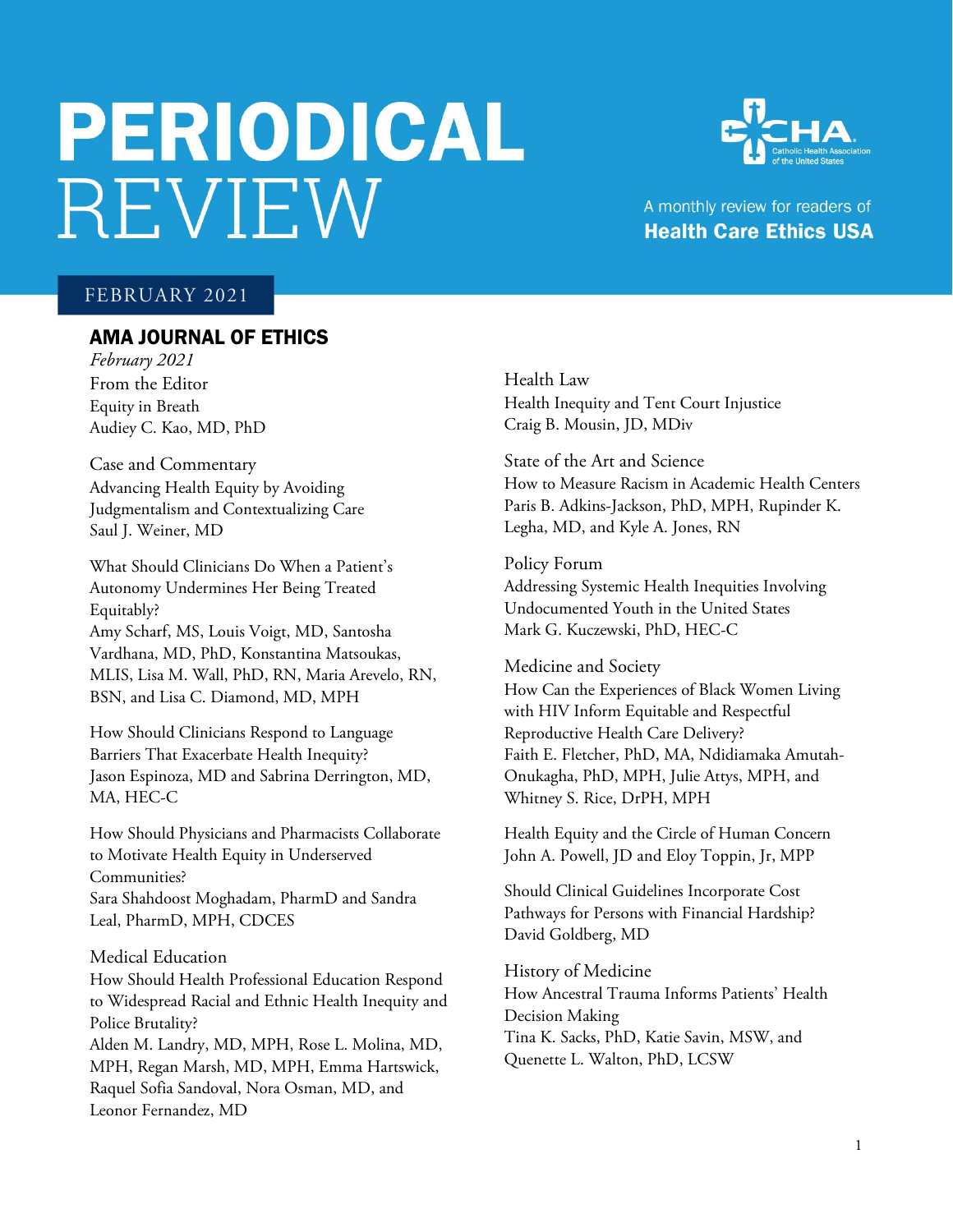Health Inequity from the Founding of the Freedmen's Bureau to COVID-19 Georges C. Benjamin, MD

Art of Medicine Black Determinants of Health Anthony U. Onuzuruike

Not Yet Sick Enough to Qualify for Care Christopher Hamblin Schifeling, MD

Climate Change and Health Equity Nealie Tan Ngo

## AMERICAN JOURNAL OF BIOETHICS

*February 2021* Guest Editorials Racial Injustice and Meaning Well; A Challenge for Bioethics Yolonda Y. Wilson

The Loud Silence of Racism: It is Killing Us All Bridgette L. Jones

Racism, Broadly Speaking, and the Work of Bioethics: Some Conceptual Matters Patrick T. Smith

Target Articles Race, Power, and COVID-19: A Call for Advocacy within Bioethics Zamina Mithani, Jane Cooper and J. Wesley Boyd

Race Based Medicine, Colorblind Disease: How Racism in Medicine Harms Us All Ruqaiijah Yearby

Racism and Bioethics: The Myth of Color Blindness Clarence H. Braddock III

Open Peer Commentaries True Colors: Whiteness in Bioethics Charlene Galarneau

Putting Anti-Racism into Practice as a Healthcare Ethics Consultant Marion Danis

It's Time for a Black Bioethics Keisha Shantel Ray

Children on the Streets Lilly Taing

Voting for Our Health, in Color Alicia Yvonne Christy, MD, MS

Personal Narrative Equity and a Perpetual Foreigner's Professional Exclusion Russyan Mark Mabeza

Podcast Measuring Racism in Academic Health Centers: An Interview with Dr Paris B. Adkins-Jackson

Systemic Racism in America and the Call to Action Stephen Estime & Brian Williams

COVID-19 is Not a Story of Race, but a Record of Racism—Our Scholarship Should Reflect That Reality Jennifer Tsai

Race-Conscious Bioethics: The Call to Reject Contemporary Scientific Racism Jessica P. Cerdeña

Beyond the Medical Model: Retooling Bioethics for the Work Ahead Nancy M. P. King, Gail E. Henderson & Larry R. Churchill

Beyond Seeing Race: Centering Racism and Acknowledging Agency Within Bioethics Jennifer E. James & Corina L. Iacopetti

Transforming Bioethics: The Need for Strong Objectivity and Standpoints Phoebe Friesen

Can a Global Bioethical Lens Engender Color Blindness? An Examination of Public Health Disasters Michael O. S. Afolabi

Bioethics as Engaged Activity Paul Macneill, Christopher F. C Jordens, Deborah Zion & Angus Dawson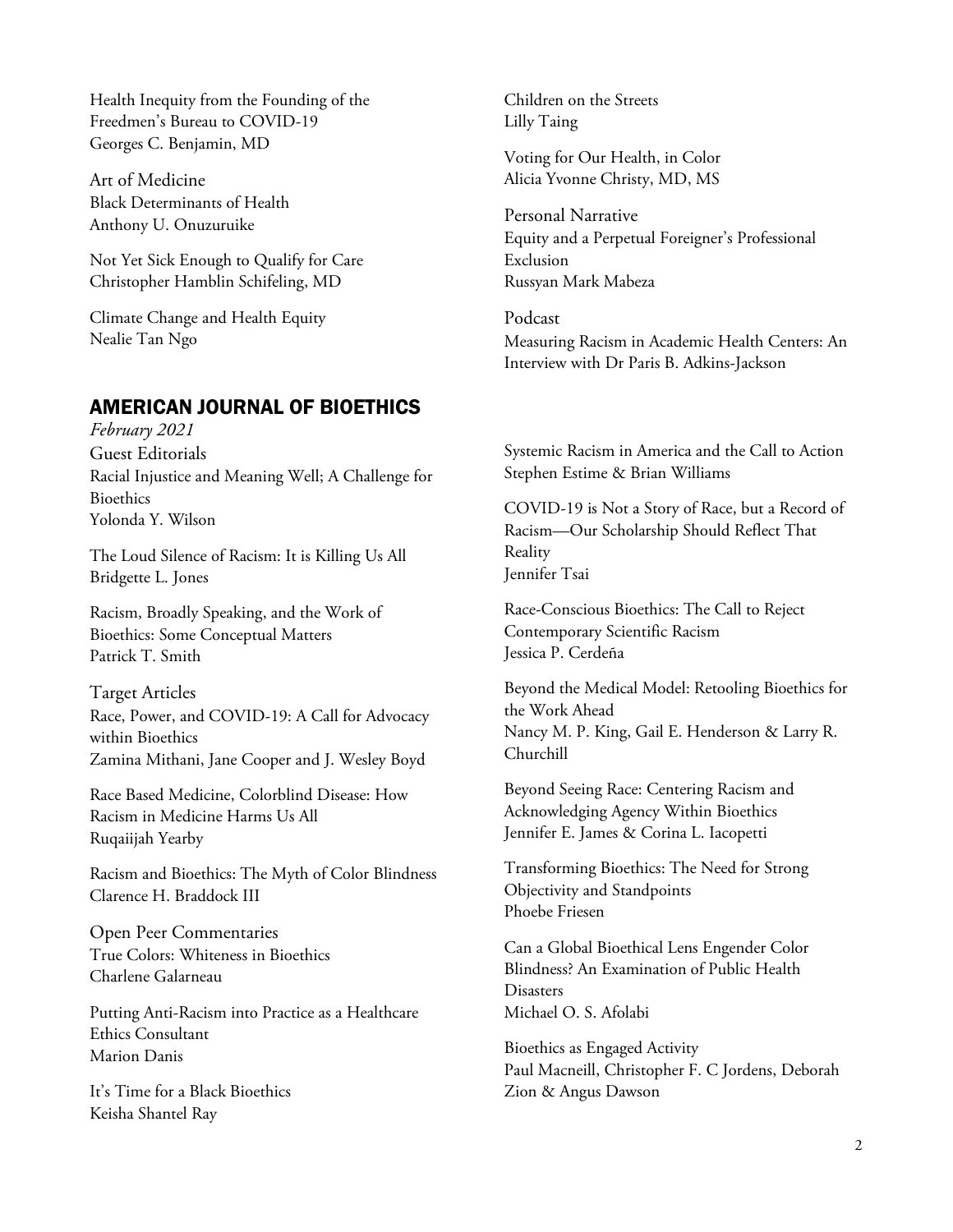Addressing Meso-Level Mechanisms of Racism in Medicine Ashley C. Rondini, Rachel H. Kowalsky & Miranda R. Waggoner

Bioethics Advocacy in Ethos, Practice and Metrics Amelia K. Barwise, Bjoerg Thorsteinsdottir, Megan A. Allyse, Michelle J. Clarke & Karen M. Meagher

Counternarrative Themes John Beverley & Regina Hurley

The White Coat: A Counter Narrative Brooke Cunningham

Race and Power at the Bedside: Counter Storytelling in Clinical Ethics Consultation Aleksandra E. Olszewski, Maya Scott, Arika Patneaude, Elliott M. Weiss & Aaron Wightman

Counteracting COVID-19 Healthcare Inequity: Supporting Antiracist Practices at Bedside Crystal E. Brown & Georgina D. Campelia

Updating Race-Based Risk Assessment Algorithms in Clinical Practice: Time for a Systems Approach Junaid Nabi, Atif Adam, Sophia Kostelanetz & Sana Syed

## ETHICS & MEDICS

*February 2021* The Use of Preferred Gender Pronouns Alexander T. Witt

## HASTINGS CENTER REPORT

*January/February 2021* From the Editor Heart and Soul Gregory E. Kaebnick

.

Articles A Heart without Life: Artificial Organs and the Lived Body Mary Jean Walker

Weighted Lotteries and the Allocation of Scarce Medications for Covid‐19 Lynn A. Jansen, Steven Wall

How to Eliminate Racism in Health Care: Building Diversity Competency in a Regional Health Authority in Canada Allen Alvarez, Sana Fakih & Bashir Jiwani

Against the Reification of Race in Bioethics: Anti-Racism without Racial Realism Adam Hochman

Addressing Racism in Medicine Requires Tackling the Broader Problem of Epistemic Injustice Brandon del Pozo & Josiah D. Rich

Black Women and Babies Matter Bree L Andrews & Lainie Friedman Ross

From Paternalism to Engagement: Bioethics Needs a Paradigm Shift to Address Racial Injustice During COVID-19 John Noel Viaña, Sujatha Raman & Marcus Barber

To What Extent Are Calls for Greater Minority Representation in COVID Vaccine Research Ethically Justified? Angela Ballantyne & Agomoni Ganguli-Mitra

Rethinking Human Embryo Research Policies Kirstin R. W. Matthews, Ana S. Iltis, Nuria Gallego Marquez, Daniel S. Wagner, Jason Scott Robert, Inmaculada de Melo‐Martín, Marieke Bigg, Sarah Franklin, Soren Holm, Ingrid Metzler, Matteo A. Molè, Jochen Taupitz, Giuseppe Testa, Jeremy Sugarman

Essays When Is Age Choosing Ageist Discrimination? Teneille R. Brown, Leslie P. Francis, James Tabery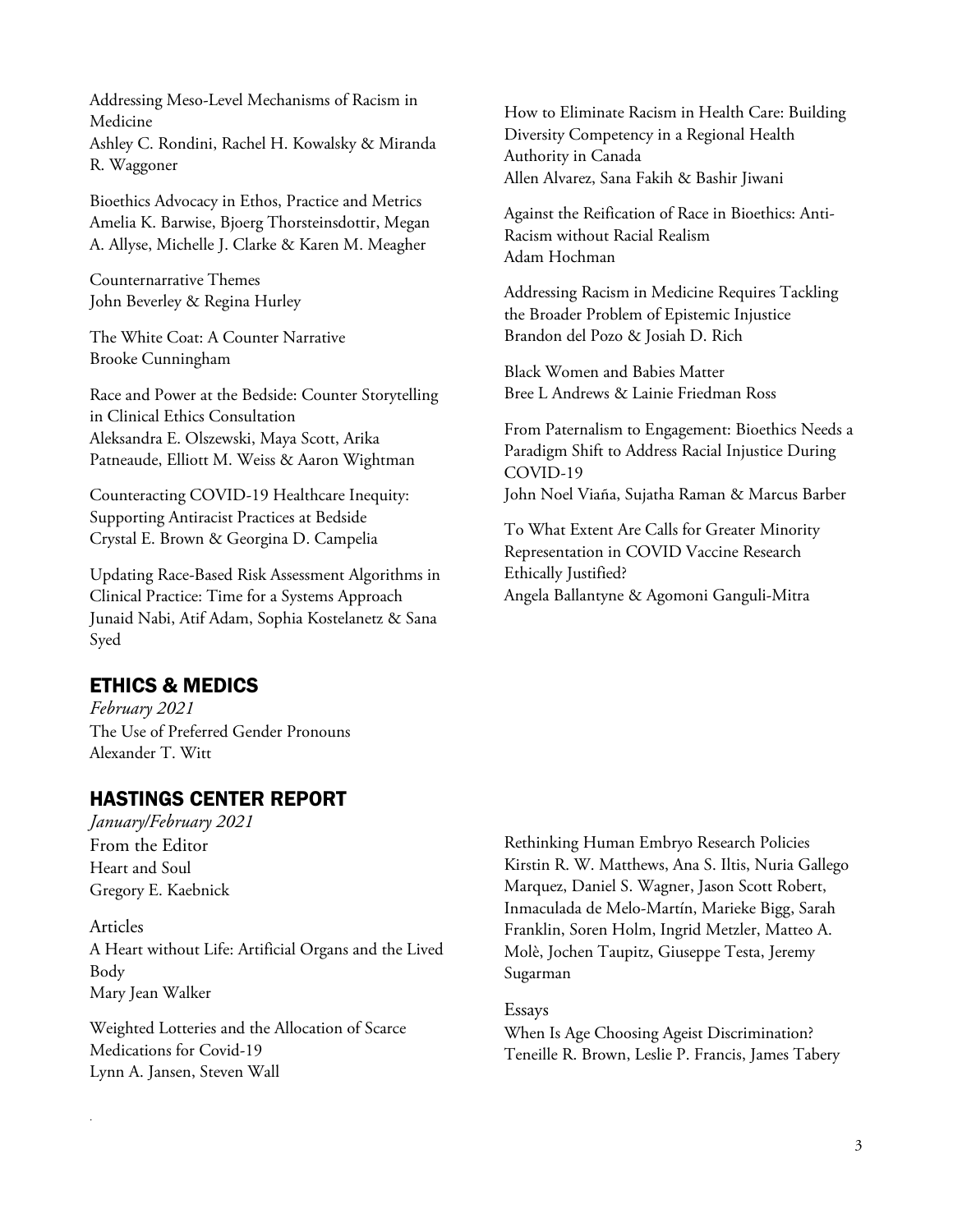Getting to the Truth: Ethics, Trust, and Triage in the United States versus Europe during the Covid‐19 Pandemic Kristina Orfali

Can Clinical Empathy Survive? Distress, Burnout, and Malignant Duty in the Age of Covid‐19 Adrian Anzaldua Jodi Halpern

Case Study Congee for the Soul Ezra Gabbay Joseph J. Fins John Banja Taylor Evans

Perspective Checking in with Neuroethics Martha J. Farah

## HEALTH AFFAIRS

*February 2021* From the Editor-in-Chief Vital Directions, Quality, and More Alan R. Weil

Leading to Health American Indians' Growing Presence in the Health Professions Sarah Kwon

Commentary Vital Directions for Health and Health Care: Priorities for 2021 Victor J. Dzau, Mark B. McClellan, J. Michael McGinnis, Jessica C. Marx, Rebecca D. Sullenger, and William ElLaissi

Infectious Disease Threats: A Rebound to Resilience Peter Daszak, Gerald T. Keusch, Alexandra L. Phelan, Christine K. Johnson, and Michael T. Osterholm

Optimizing Health and Well-Being for Women and Children Elena Fuentes-Afflick, James M. Perrin, Kelle H. Moley, Ángela Díaz, Marie C. McCormick, and Michael C. Lu

Actualizing Better Health and Health Care for Older Adults

Terry Fulmer, David B. Reuben, John Auerbach, Donna Marie Fick, Colleen Galambos, and Kimberly S. Johnson

In Practice When Following the Rules Feels Wrong Tyler Tate

At Law Can Genetic Nondiscrimination Laws Save Lives? Mark A. Rothstein

Policy & Politics The Emerging Hazard of AI‐Related Health Care Discrimination Sharona Hoffman

Departments Digital Health Care Disparities Diane M. Korngiebel

Transforming Mental Health and Addiction Services Margarita Alegría, Richard G. Frank, Helena B. Hansen, Joshua M. Sharfstein, Ruth S. Shim, and Matt Tierney

Health Costs and Financing: Challenges and Strategies for a New Administration William H. Shrank, Nancy-Ann DeParle, Scott Gottlieb, Sachin H. Jain, Peter Orszag, Brian W. Powers, and Gail R. Wilensky

Research Article

Higher Medicare Advantage Star Ratings Are Associated with Improvements in Patient Outcomes David J. Meyers, Amal N. Trivedi, Ira B. Wilson, Vincent Mor, and Momotazur Rahman

Variation in Emergency Department Admission Rates Among Medicare Patients: Does the Physician Matter?

Peter B. Smulowitz, A. James O'Malley, Lawrence Zaborski, J. Michael McWilliams, and Bruce E. Landon

The Effect of The Affordable Care Act on Cancer Detection Among the Near-Elderly Fabian Duarte, Srikanth Kadiyala, Gerald F. Kominski, and Antonia Riveros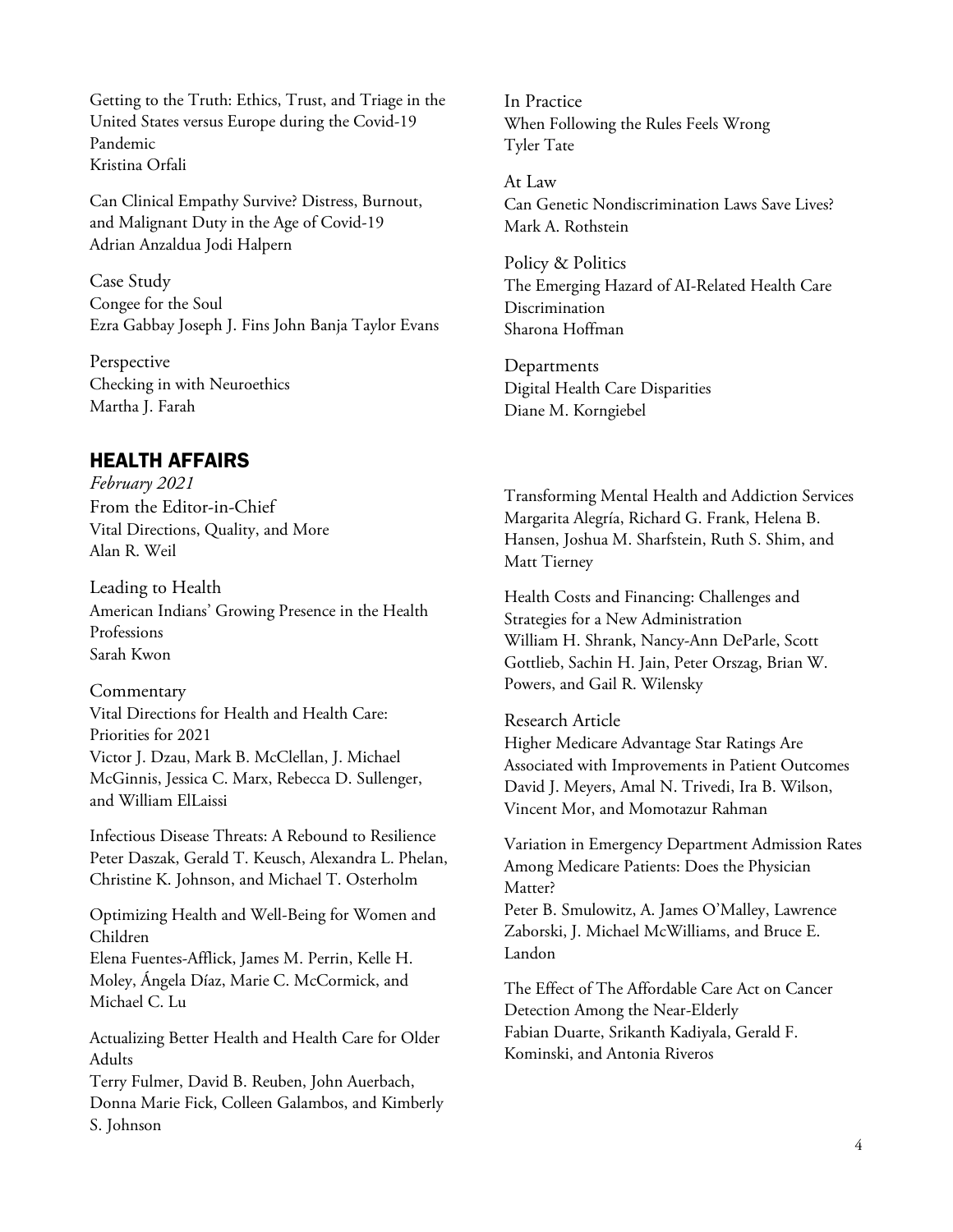The Impact of Medicare On Access to And Affordability of Health Care Paul D. Jacobs

Annual Out-Of-Pocket Spending Clusters Within Short Time Intervals: Implications for Health Care Affordability Steven Chen, Paul R. Shafer, Stacie B. Dusetzina, and Michal Horný

#### Commentary

Beyond the High Prices of Prescription Drugs: A Framework to Assess Costs, Resource Allocation, And Public Funding Jonathan J. Darrow and Donald W. Light

#### Research Article

Rural-Urban Disparities in All-Cause Mortality Among Low-Income Medicare Beneficiaries, 2004– 17

Emefah Loccoh, Karen E. Joynt Maddox, Jiaman Xu, Changyu Shen, José F. Figueroa, Dhruv S. Kazi, Robert W. Yeh, and Rishi K. Wadhera

Physicians' Perceptions of People with Disability and Their Health Care Lisa I. Iezzoni, Sowmya R. Rao, Julie Ressalam, Dragana Bolcic-Jankovic, Nicole D. Agaronnik, Karen Donelan, Tara Lagu, and Eric G. Campbell

Racial Disparities in Excess All-Cause Mortality During the Early COVID-19 Pandemic Varied Substantially Across States Maria Polyakova, Victoria Udalova, Geoffrey Kocks, Katie Genadek, Keith Finlay, and Amy N. Finkelstein

Admission Practices and Cost of Care for Opioid Use Disorder at Residential Addition Treatment Program in the US

## JOURNAL OF CLINICAL ETHICS

*Spring 2021* At the Bedside People with Differences of Sexual Development: Can We Do Better? Edmund G. Howe

Tamara Beetham, Brendan Saloner, Marema Gaye, Sarah E. Wakeman, Richard G. Frank, and Michael Lawrence Barnett

Institutions for Mental Diseases Medicaid Waivers: Impact on Payments for Substance Use Treatment Facilities

Johanna Catherine Maclean, Hefei Wen, Kosali I. Simon, and Brendan Saloner

Medicaid Payments for Immediate Postpartum Long-Acting Reversible Contraception: Evidence From South Carolina Maria W. Steenland, Lydia E. Pace, Anna D. Sinaiko, and Jessica L. Cohen See fewer authors

#### Datawatch

Medicaid Physician Fees Remained Substantially Below Fees Paid by Medicare in 2019 Stephen Zuckerman, Laura Skopec, and Joshua Aarons

#### Research Article

Variation in Telemedicine Use and Outpatient Care During the COVID-19 Pandemic in the United States Sadiq Y. Patel, Ateev Mehrotra, Haiden A. Huskamp, Lori Uscher-Pines, Ishani Ganguli, and Michael Lawrence Barnett

#### Narrative Matters

COVID-19 Through the Eyes of a Black Medical Student Shuaibu Ali

## Book Review

The Coming Era of Precision Health Kathryn A. Phillips

Health and Freedom David T. Liebers

#### Features

Altruism Discussions in the Time of Pandemic: May We Ask, May They Tell? David John Doukas and Nathan Stout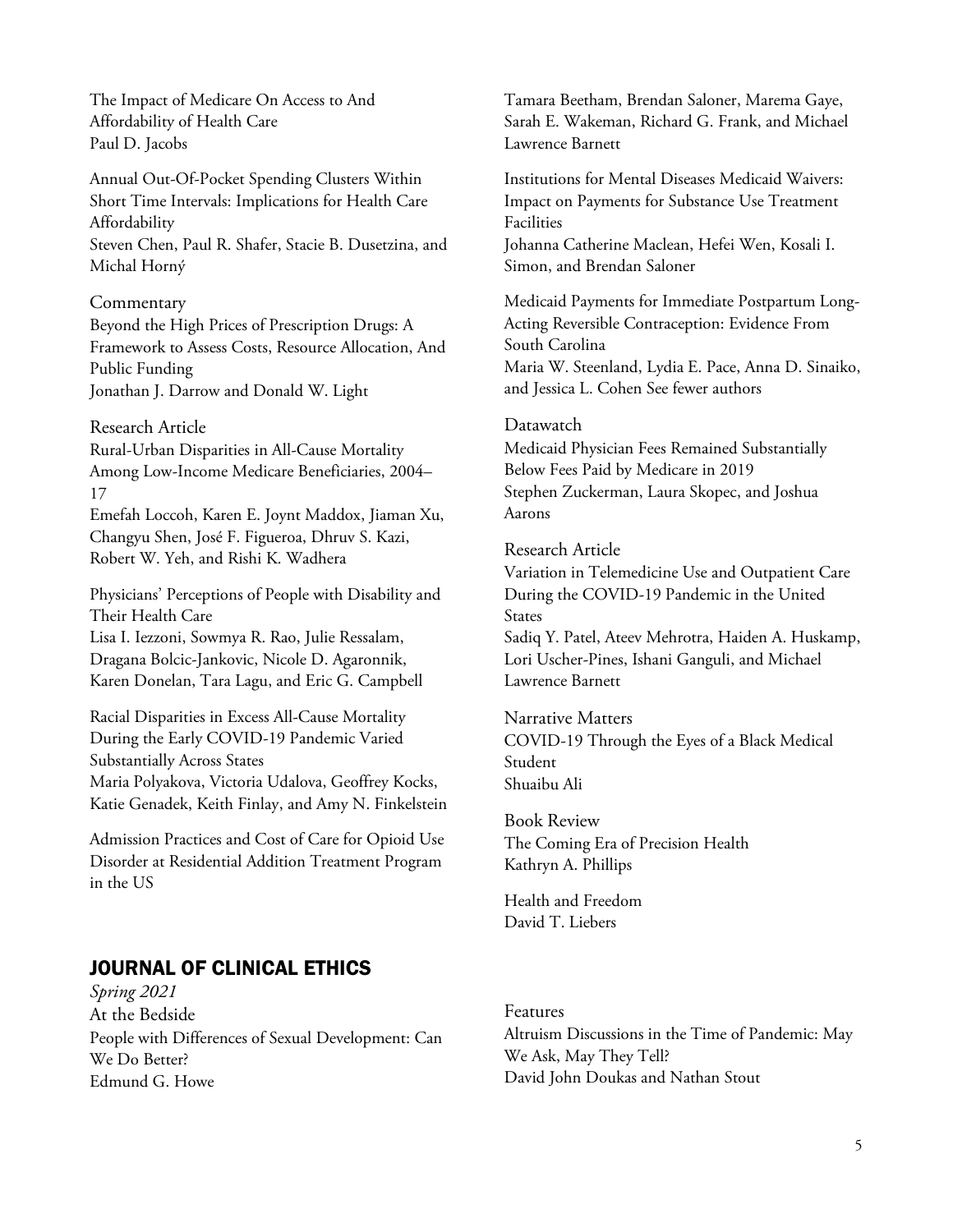Pandemics and Beyond: Considerations When Personal Risk and Professional Obligations Converge Daniel J. Benedetti, Mithya Lewis-Newby, Joan S. Roberts, and Douglas S. Diekema

Commentary on "Pandemics and Beyond: Considerations When Personal Risk and Professional Obligations Converge" Amitai Etzioni

An Ethical Analysis of Hospital Visitor Restrictions and Masking Requirements During the COVID-19 Pandemic Armand H. Matheny Antommaria, Laura Monhollen, and Joshua K. Schaffzin

Perspectives on the Effectiveness of a Medical Futility **Policy** Bryan Kaps, H. Alexander Chen, Gary S. Kopf, and John Encandela

## JOURNAL OF CATHOLIC SOCIAL THOUGHT

*Winter 2021* Reading the Signs of the Times Fratelli tutti and the Responsibility to Protect Drew Christiansen, SJ

Immigration, Reciprocity, and the Modern Economic Tradition Andrew Beauchamp and Jason A. Heron

Health Care in US Detention Centers: Ethical Analysis from the Preferential Option for the Poor Miguel Ceron Becerra, SJ

The Green New Deal, Subsidiarity, and Local Action Christopher Rice

Nostra aetate Revisited Fostering Human Dignity and Freedom: A Shared Vision for Catholic-Muslim Dialogue about **Democracy** Matthew Bagot

## JOURNAL OF MEDICAL ETHICS

*February 2021* The Concise Argument Solidarity, sustainability and medical ethics Zoë Fritz

Case and Analysis When Doctors Disagree: A Case-Based Discussion of Pro-Active Ethics Casey W. Drubin, C. Corbin Frye, Douglas Brown, and Piroska Kopar

**Perspectives** On How Ploughing a Lonely Furrow Might Affect Youths' Sexual Health Eva De Clercq

Medical Triage During the COVID-19 Pandemic: A Medical and Ethical Burden Hendrik Booke and Michael Booke

The Resident and the Spouse and the Lover and the Ethicist: Considerations and Challenges in Nursing Home Romance Jacob Appel and Mira Michels-Gaultieri

Fulfillment—A Term at Play in Gifts and Calling and Jewish-Christian Concerns about Supersessionism: A Nonevolutionary, Cultic Redefinition of the Term Rebecca Hiromi Luft

Promoting the Constants of the Mission with Muslims in Today's Middle East Jules Boutros

Book Reviews Humanity in Crisis: Ethical and Religious Responses to Refugees Victor Carmona, PhD

The Ethics of Encounter: Christian Neighbor Love as a Practice of Solidarity Christopher P. Vogt, PhD

COVID-19 Current Controversies Solidarity is for other people: identifying derelictions of solidarity in responses to COVID-19 Peter West-Oram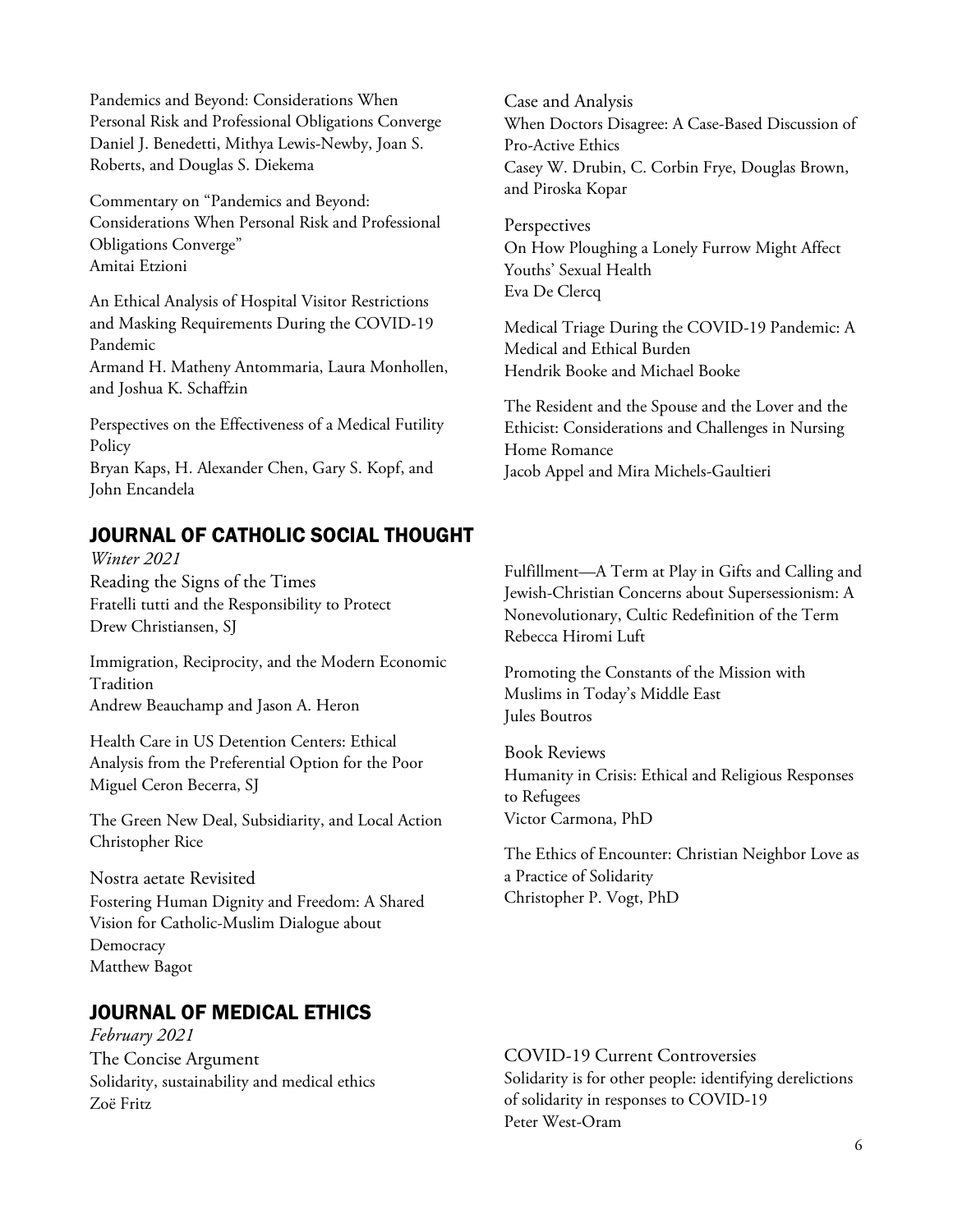Ethical challenges for women's healthcare highlighted by the COVID-19 pandemic Bethany Bruno, David I Shalowitz, Kavita Shah Arora

Mistrust and inconsistency during COVID-19: considerations for resource allocation guidelines that priorities healthcare workers Alexander T M Cheung, Brendan Parent

Good reasons to vaccinate: mandatory or payment for risk? Julian Savulescu

Clinical Ethics Moral flux in primary care: the effect of complexity John Spicer, Sanjiv Ahluwalia, Rupal Shah

Feature Article Sustainability principle for the ethics of healthcare resource allocation Christian Munthe, Davide Fumagalli, Erik Malmqvist

Grow the pie, or the resource shuffle? Commentary on Munthe, Fumagalli and Malmqvist Ben Davies

Don't stop thinking about tomorrow Alexander Guerrero

How the past matters for the future: a luck egalitarian sustainability principle for healthcare resource allocation Andreas Albertsen

Promoting the sustainability of healthcare resources with existing ethical principles: scarce COVID-19 medications, vaccines and principled parsimony Gerard Vong

Sustainability, equal treatment, and temporal neutrality Govind Persad

Original Research Reflective disequilibrium: a critical evaluation of the complete lives framework for healthcare rationing Xavier Symons

Commentary Sex robots for older adults with disabilities: reply to critics Nancy S Jecker

Responses Terrible choices in the septic child: a response to the PALOH trial round table authors Joshua Parker, David Wright

Using a biomarker acutely to identify babies at risk of serious adverse effects from antibiotics: where is the 'Terrible Moral and Medical Dilemma'? Anneke M Lucassen, John Henry McDermott, William Newman

Withdrawing treatment from patients with prolonged disorders of consciousness: the presumption in favour of the maintenance of life is legally robust Charles Foster

Extended Essay What does solidarity do for bioethics? Avery Kolers

## JOURNAL OF THE AMERICAN MEDICAL ASSOCIATION

*February 2, 2021* Original Investigation Association Between County-Level Change in Economic Prosperity and Change in Cardiovascular Mortality Among Middle-aged US Adults Sameed Ahmed M. Khatana, MD, MPH; Atheendar S. Venkataramani, MD, PhD; Ashwin S. Nathan, MD; et al.

Association Between Dispatch of Mobile Stroke Units and Functional Outcomes Among Patients with Acute Ischemic Stroke in Berlin Martin Ebinger, MD; Bob Siegerink, PhD; Alexander Kunz, MD; et al.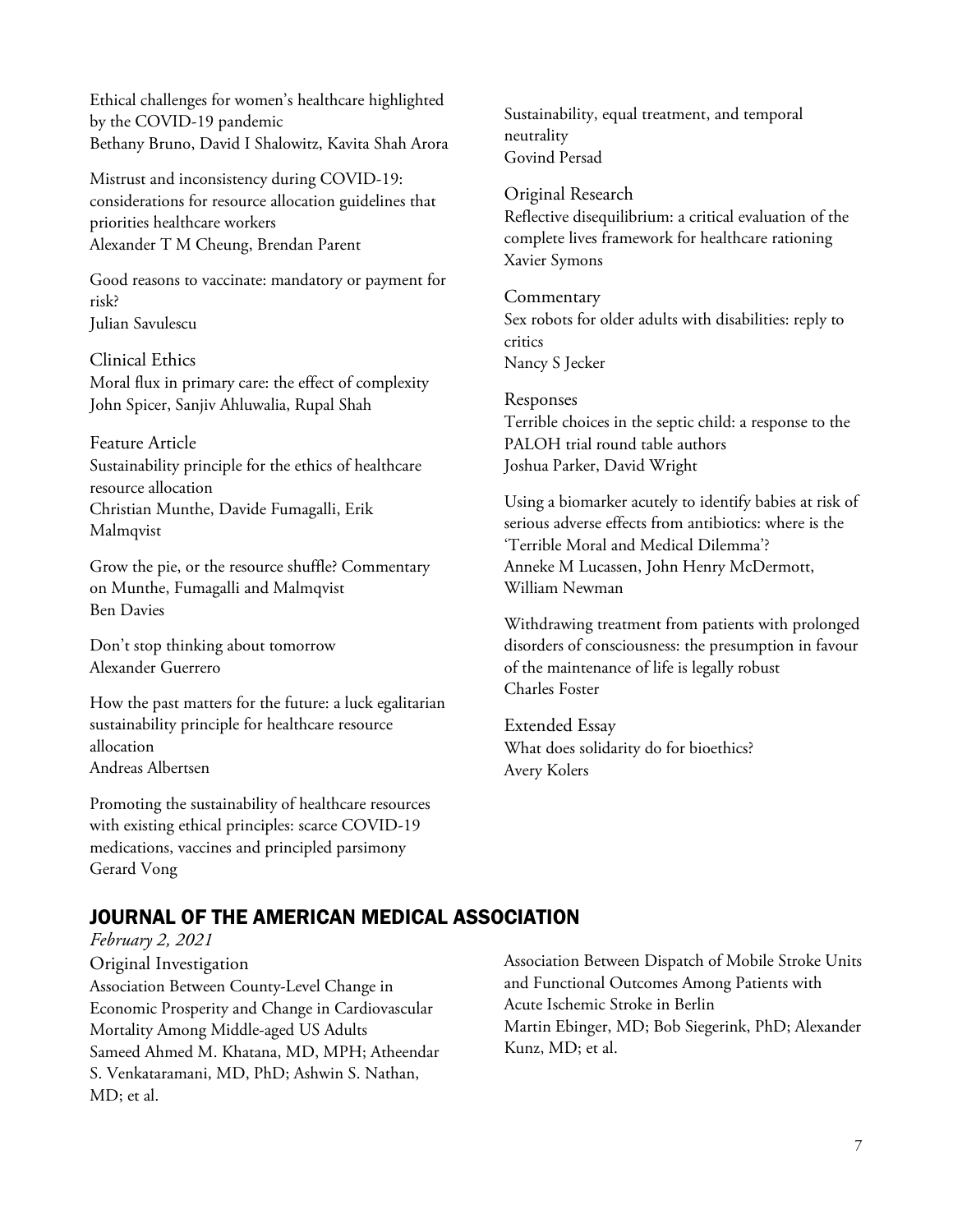Molecular Diagnostic Yield of Exome Sequencing in Patients with Cerebral Palsy Andrés Moreno-De-Luca, MD; Francisca Millan, MD; Denis R. Pesacreta, BS; et al.

#### Research Letter

Screening for Asymptomatic Carotid Artery Stenosis in the General Population: Updated Evidence Report and Systematic Review for the US Preventive Services Task Force Janelle M. Guirguis-Blake, MD; Elizabeth M.

Webber, MS; Erin L. Coppola, MPH

Asymptomatic SARS-CoV-2 Infections Among Persons Entering China from April 16 to October 12, 2020

Ruiqi Ren, MD; Yanping Zhang, MD; Qun Li, MD; et al.

US Preventive Services Task Force Recommendation Statement - Screening for Asymptomatic Carotid Artery Stenosis: US Preventive Services Task Force Recommendation Statement US Preventive Services Task Force

#### Viewpoint

Health Policy Reducing Administrative Waste in the US Health Care System Robert P. Kocher, MD

Ensuring Quality in the Era of Virtual Care Kurt R. Herzer, MD, PhD, MSc; Peter J. Pronovost, MD, PhD

#### Care

Paying for Telemedicine After the Pandemic Ateev Mehrotra, MD; R. Sacha Bhatia, MD; Centaine L. Snoswell, PhD

Obesity Management in Women of Reproductive Age S. Michelle Ogunwole, MD; Chloe A. Zera, MD, MPH; Fatima Cody Stanford, MD, MPH, MPA

A Piece of My Mind The In-between Jessica L. Colburn, MD

#### Editorial

Virtual Care, Telemedicine Visits, and Real Connection in the Era of COVID-19Unforeseen Opportunity in the Face of Adversity Donna M. Zulman, MD, MS; Abraham Verghese, MD

Economic Prosperity and Cardiovascular Mortality: Further Evidence That All Policy Is Health Policy William B. Weeks, MD, PhD, MBA; James N. Weinstein, DO, MS

Improving Stroke Treatment and Outcomes with Mobile Stroke Units Kristi G. Bache, PhD; James C. Grotta, MD

Screening for Asymptomatic Carotid Artery Stenosis: Lack of Clinical Benefit, Potential for Harm Larry B. Goldstein, MD

JAMA Clinical Guidelines Synopsis Management of Immunotherapy-Related Toxicities in Patients Treated with Immune Checkpoint Inhibitor Therapy Pankti D. Reid, MD, MPH; Adam S. Cifu, MD; Anne R. Bass, MD

JAMA Diagnostic Test Interpretation APOE ɛ4 Allele Testing and Risk of Alzheimer Disease Parichita Choudhury, MD, MSc; Vijay K Ramanan, MD, PhD; Bradley F. Boeve, MD

Medical News & Perspectives Therapists Donate Their Time to Counsel Distressed Health Care Workers

News From the Food and Drug Administration Adjuvant Therapy Approved for NSCLC Tighter Requirements to Ensure Safer Opioid Prescribing Dedicated Device Permits Less Invasive Pancreatic Surgery

The JAMA Forum Dying Poor in the US—Disparities in End-of-Life Care Melissa W. Wachterman, MD, MPH, MSc; Benjamin D. Sommers, MD, PhD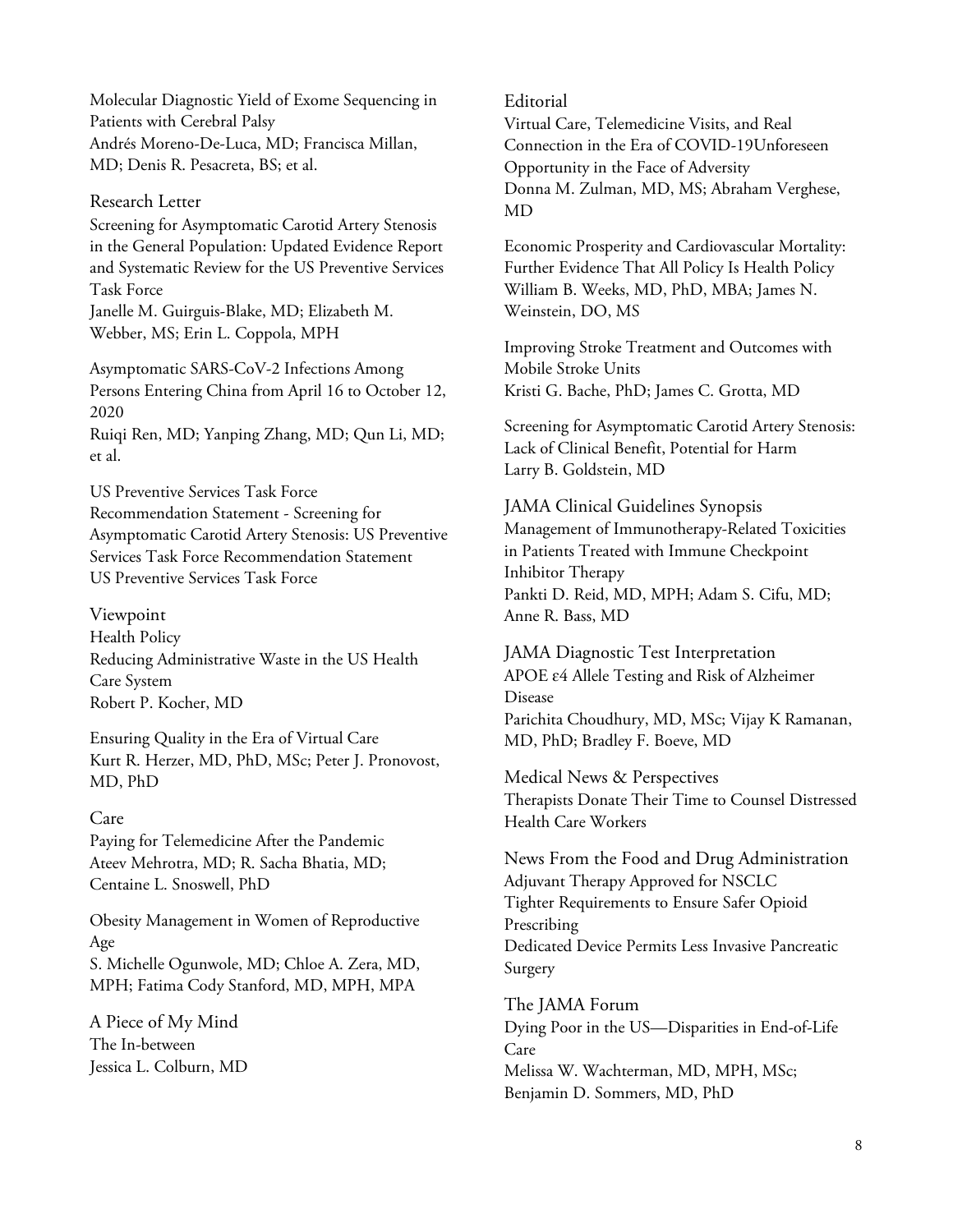Bench to Bedside Autoantibodies May Drive COVID-19 Blood Clots Tracy Hampton, PhD

The Arts and Medicine Innocence in America—Reading James Baldwin in 2020 Alok A. Khorana, MD

#### *February 9, 2021*

Original Investigation

Effect of High-Intensity Interval Training, Moderate Continuous Training, or Guideline-Based Physical Activity Advice on Peak Oxygen Consumption in Patients with Heart Failure with Preserved Ejection Fraction: A Randomized Clinical Trial Stephan Mueller, MA; Ephraim B. Winzer, MD; André Duvinage, MD; et al.

Effect of a Restrictive vs Liberal Blood Transfusion Strategy on Major Cardiovascular Events Among Patients with Acute Myocardial Infarction and AnemiaThe REALITY Randomized Clinical Trial Gregory Ducrocq, MD, PhD; Jose R. Gonzalez-Juanatey, MD; Etienne Puymirat, MD; et al.

Prevalence of Bicuspid Aortic Valve and Associated Aortopathy in Newborns in Copenhagen, Denmark Anne-Sophie Sillesen, MD, PhD; Ottilia Vøgg, MD; Christian Pihl, MD; et al.

#### Research Letter

Prevalence and Outcomes of SARS-CoV-2 Infection Among Migrant Workers in Singapore Iain Beehuat Tan, MBBS, PhD; Clive Tan, MBBS, MPH; Li Yang Hsu, MBBS, MPH; et al.

#### Viewpoint

Health Policy - The COVID-19 Pandemic as an Opportunity to Ensure a More Successful Future for Science and Public Health K. M. Venkat Narayan, MD, MSc; James W. Curran, MD, MPH; William H. Foege, MD, MPH

Health Policy - Cancer Care Under the Biden Administration Stacie B. Dusetzina, PhD

Poetry and Medicine I Dream of Animals During the Pandemic M. Cynthia Cheung, MD

JAMA Patient Page Screening for Carotid Artery Stenosis Jill Jin, MD, MPH

Comment & Response Determination of Brain Death

Genetic Variants of SARS-CoV-2—What Do They Mean? Adam S. Lauring, MD, PhD; Emma B. Hodcroft, PhD

Mandating COVID-19 Vaccines Lawrence O. Gostin, JD; Daniel A. Salmon, MPH, PhD; Heidi J. Larson, PhD

Problems with Paying People to Be Vaccinated Against COVID-19 Emily A. Largent, JD, PhD, RN; Franklin G. Miller, PhD

A Piece of My Mind Donning and Doffing Michelle S. Mourad, MD

#### Editorial

Searching for the Optimal Exercise Training Regimen in Heart Failure with Preserved Ejection Fraction Ambarish Pandey, MD, MSCS; Dalane W. Kitzman, MD

Bicuspid Aortic Valve—A Common Form of Structural Heart Disease Gregory Curfman, MD

#### Review

Diagnosis and Treatment of Hip and Knee Osteoarthritis: A Review Jeffrey N. Katz, MD, MSc; Kaetlyn R. Arant, BA; Richard F. Loeser, MD

JAMA Clinical Challenge An 18-Month History of Dorsal Foot Lesions Gordon T. Moffat, MD; Zhe Ren, BSc; Andrew A. Simone, MD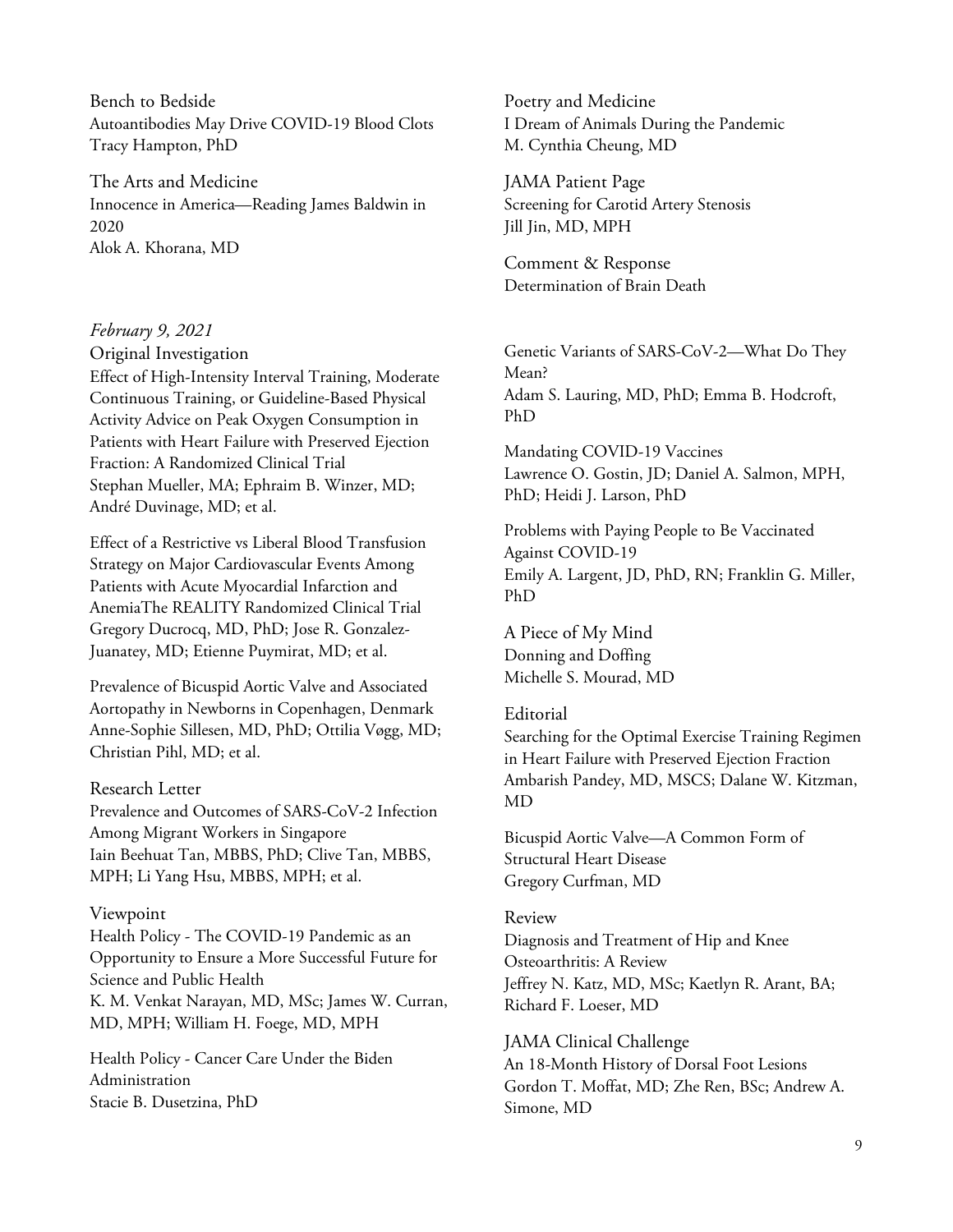From the Medical Letter on Drugs and Therapeutics Drugs for Osteoarthritis

Medical News & Perspectives Helping People Who Are Homeless Stay Healthy During the Pandemic Rita Rubin, MA

The JAMA Forum Social Isolation and Loneliness: Imperatives for Health Care in a Post-COVID World Eve Escalante, MSW, LCSW; Robyn L. Golden, MA, LCSW; Diana J. Mason, PhD, RN

News from the Centers for Disease Control and Prevention Updated Recommendations for Gonorrhea Treatment Accelerated Overdose Deaths Linked With COVID-19

Biotech Innovations CRISPR-Based COVID-19 Smartphone Test in Development

#### *February 16, 2021*

Original Investigation Effect of Bamlanivimab as Monotherapy or in Combination with Etesevimab on Viral Load in Patients with Mild to Moderate COVID-19: A Randomized Clinical Trial Robert L. Gottlieb, MD, PhD; Ajay Nirula, MD, PhD; Peter Chen, MD; et al.

Effect of High-Intensity Strength Training on Knee Pain and Knee Joint Compressive Forces Among Adults with Knee Osteoarthritis: The START Randomized Clinical Trial Stephen P. Messier, PhD; Shannon L. Mihalko, PhD; Daniel P. Beavers, PhD; et al.

Associations of Maternal Cardiovascular Health in Pregnancy with Offspring Cardiovascular Health in Early Adolescence Amanda M. Perak, MD, MS; Nicola Lancki, MPH; Alan Kuang, MS; et al.

Predicting COVID-19 Outcomes in Emergency Department Patients Phone Apps and Wearable Trackers Modestly Improve Activity

The Arts and Medicine Death by Massive Hemorrhage in Robert Frost's "Out, Out–": A Plea to the Immediate Responder Rosalyn Buckland, PhD; Michael K. Abernethy, MD

Poetry and Medicine To a Firstborn Son Scott Hendrik Van Hoeven, BSc

JAMA Revisited Income Tax Credit for Charity Practice of Physicians

JAMA Patient Page Treatment of Alcohol Use Disorder Avani K. Patel, MD, MHA; Alëna A. Balasanova, MD

Comment & Response Financing of US Graduate Medical Education Update on Blood Pressure Control Among US Adults with Hypertension Algorithmic Stewardship in Health Care

Research Letter Changes in Abortion in Texas Following an Executive Order Ban During the Coronavirus Pandemic Kari White, PhD, MPH; Bhavik Kumar, MD, MPH; Vinita Goyal, MD, MPH; et al.

#### Viewpoint

Health Policy - A Blueprint for Comprehensive Medicaid Reform Rebekah E. Gee, MD, MPH; David Shulkin, MD; Iyah Romm, BS

Health Policy - Declining Life Expectancy in the United States: The Need for Social Policy as Health Policy

Atheendar S. Venkataramani, MD, PhD; Rourke O'Brien, PhD; Alexander C. Tsai, MD, PhD

Recalibrating the Use of Race in Medical Research John P. A. Ioannidis, MD, DSc; Neil R. Powe, MD, MPH, MBA; Clyde Yancy, MD, MSc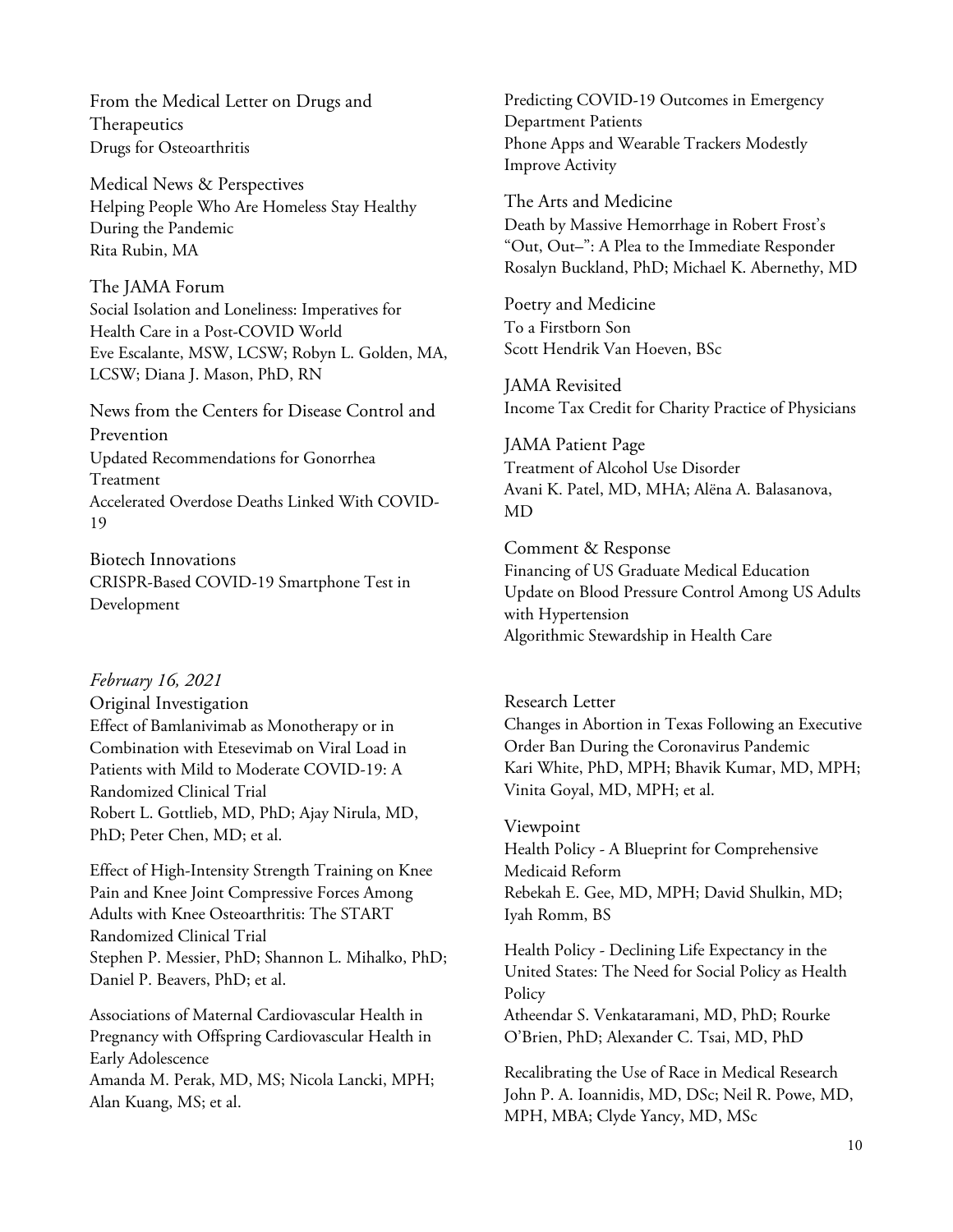Race and Pharmacogenomics—Personalized Medicine or Misguided Practice? Christopher W. Goodman, MD; Allan S. Brett, MD

Addressing Systemic Racism Through Clinical Preventive Service Recommendations from the US Preventive Services Task Force Chyke A. Doubeni, MD, MPH; Melissa Simon, MD; Alex H. Krist, MD, MPH

A Piece of My Mind Enjoy the Vase Joseph S. Weiner, MD, PhD

Editorial Maternal Cardiovascular Health: A Critical Period for Offspring Lifetime Cardiovascular Health? Stephen R. Daniels, MD, PhD

#### Review

Diagnosis and Treatment of Metastatic Colorectal Cancer: A Review Leah H. Biller, MD; Deborah Schrag, MD, MPH

JAMA Guide to Statistics and Methods Immortal Time Bias in Observational Studies Kabir Yadav, MDCM, MS, MSHS; Roger J. Lewis, MD, PhD

#### JAMA Insights

Diagnosis and Treatment of Anal Fissures in 2021 Yang Lu, MD; Mary R. Kwaan, MD, MPH; Anne Y. Lin, MD, MSHS

Editor's Note Neutralizing Monoclonal Antibody for Mild to Moderate COVID-19 Preeti N. Malani, MD, MSJ; Robert M. Golub, MD

#### *February 23, 2021*

Original Investigation Effect of High-Dose Baclofen on Agitation-Related Events Among Patients with Unhealthy Alcohol Use Receiving Mechanical Ventilation: A Randomized Clinical Trial Mickael Vourc'h, MD; Charlotte Garret, MD; Arnaud Gacouin, MD; et al.

Caring for the Critically Ill Patient - Effect of Vitamin C, Thiamine, and Hydrocortisone on Medical News & Perspectives Quick Uptakes - Hospital Clowns Ease Children's Symptoms, Review Shows Mary Chris Jaklevic, MSJ

News from the Food and Drug Administration Advice for n-of-1 Drug Developers Generic Glucagon Approved for Severe Hypoglycemia More Scrutiny for Laparoscopic Power Morcellator Procedures

Global Health High-Income Countries Have Secured the Bulk of COVID-19 Vaccines Clinical Trials Overlook Diseases of Low-Income Countries Global Partnership Aims to Improve Infant HIV Care

Poetry and Medicine Hospital Vigil Janis Lou Harrington

JAMA Patient Page Lateral Internal Sphincterotomy Yang Lu, MD; Anne Lin, MD, MSHS

Comment & Response Wound Dressings for Obese Women After Cesarean **Delivery** The Advantages of Medicare Advantage Geographic Differences in Uncontrolled Chronic Medical Conditions Database Updates and Resulting Changes in Data in Study of Vaginal Mesh Hysteropexy vs Vaginal Hysterectomy

Ventilator- and Vasopressor-Free Days in Patients with Sepsis: The VICTAS Randomized Clinical Trial Jonathan E. Sevransky, MD, MHS; Richard E. Rothman, MD, PhD; David N. Hager, MD, PhD; et al.

Association of Rare CYP39A1 Variants with Exfoliation Syndrome Involving the Anterior Chamber of the Eye The Genetics of Exfoliation Syndrome Partnership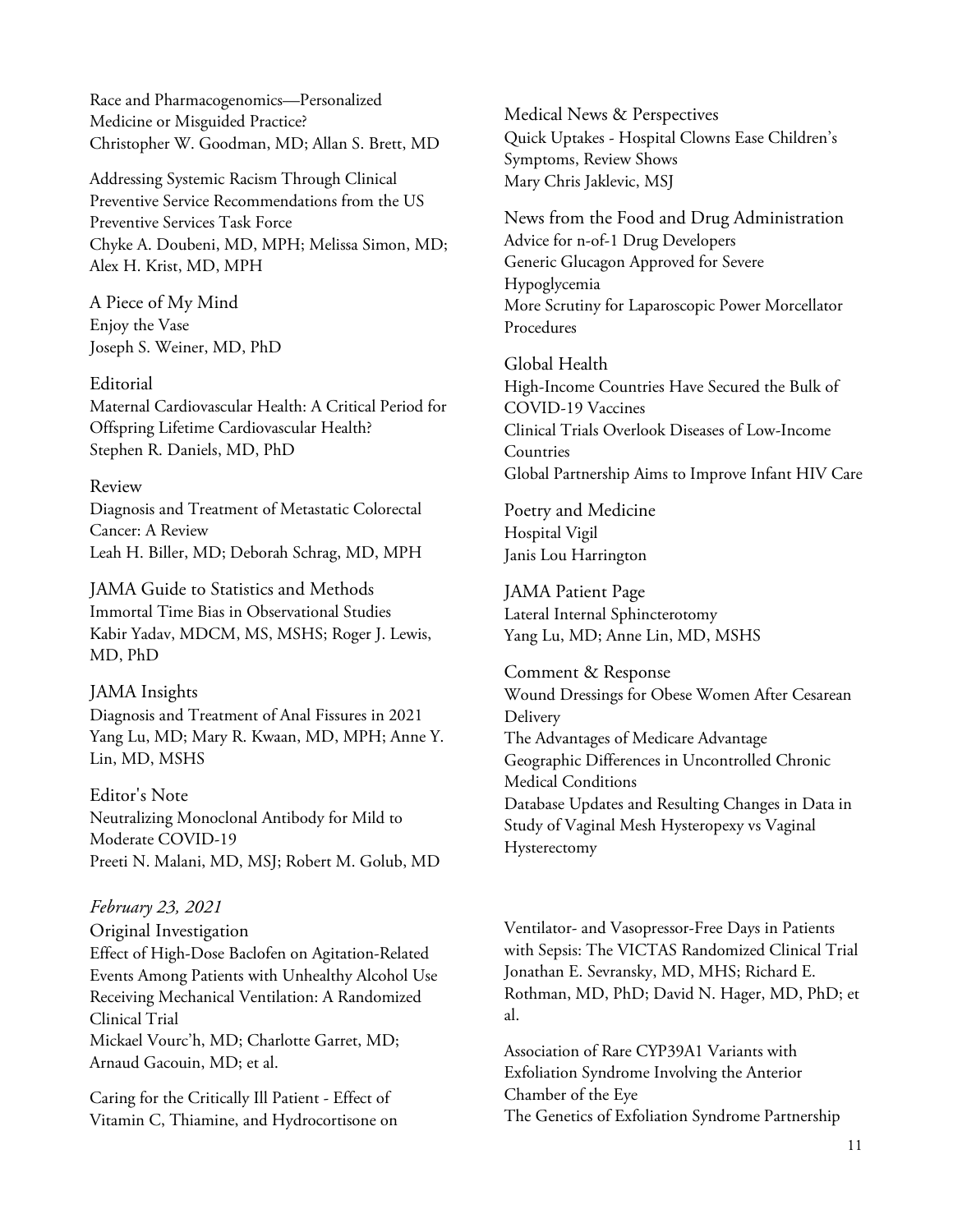Research Letter All-Cause Excess Mortality and COVID-19–Related Mortality Among US Adults Aged 25-44 Years, March-July 2020 Jeremy Samuel Faust, MD, MS; Harlan M. Krumholz, MD, SM; Chengan Du, PhD; et al.

#### Viewpoint

Health Policy: Surprise Billing—A Flashpoint for Major Policy Issues in Health Care Carrie Colla, PhD

Health Policy - From Digitization to Digital Transformation: Policy Priorities for Closing the Gap Julia Adler-Milstein, PhD

Racial and Ethnic Health Disparities Related to COVID-19 Leo Lopez III, MD, MHS; Louis H. Hart III, MD; Mitchell H. Katz, MD

A Viral Pandemic, Vaccine Safety, and Compensation for Adverse Events H. Cody Meissner, MD

When Physicians Engage in Practices That Threaten the Nation's Health Philip A. Pizzo, MD; David Spiegel, MD; Michelle M. Mello, JD, PhD

A Piece of My Mind COVID-19 Communication—The Need for Humanity, Empathy, and Grace Lisa M. Meeks, PhD

Editorial Baclofen to Prevent Agitation Caused by Alcohol Withdrawal in the ICU Michael C. Reade, MBBS, DPhil

Hydrocortisone, Vitamin C, and Thiamine for Treatment of Sepsis: Making Evidence Matter Kristin L. Walter, MD, MS; Christopher W. Seymour, MD, MSc

Review Diagnosis and Treatment of Multiple Sclerosis: A Review Marisa P. McGinley, DO; Carolyn H. Goldschmidt, DO; Alexander D. Rae-Grant, MD

#### JAMA Insights

Clinical Update - Allergic Reactions Including Anaphylaxis After Receipt of the First Dose of Pfizer-BioNTech COVID-19 Vaccine Tom Shimabukuro, MD, MPH, MBA; Narayan Nair, MD

JAMA Clinical Challenge A Purpuric Rash Kevin D. He, MD; Ken He, MD; Paul B. Cornia, MD

Editor's Note Funding and DSMB Membership in the VICTAS Clinical Trial Howard Bauchner, MD; Phil B. Fontanarosa, MD, MBA; Robert M. Golub, MD

Medical News & Perspectives "Important Conversations" Are Needed to Explain the Nocebo Effect Anita Slomski, MA

The JAMA Forum From Economic Recovery to Health Resilience Dave A. Chokshi, MD, MSc

News from the Centers for Disease Control and Prevention COVID-19 Rates Increased Where In-Person College Classes Were Held Drug-Resistant Yeast Infections Spread in COVID-19 Unit

Clinical Trials Update Oral Rimegepant Safe, Effective for Migraine Prevention Finerenone for Patients with CKD and Type 2 Diabetes Common Weight Loss Surgeries' Benefits Sustained at Year 7 Navigators Improve Autism Evaluations but Not Referrals to Care Physician Videos Improve COVID-19 Knowledge Among Minorities

Health Agencies Update Collecting Data About COVID-19–Related Brain Symptoms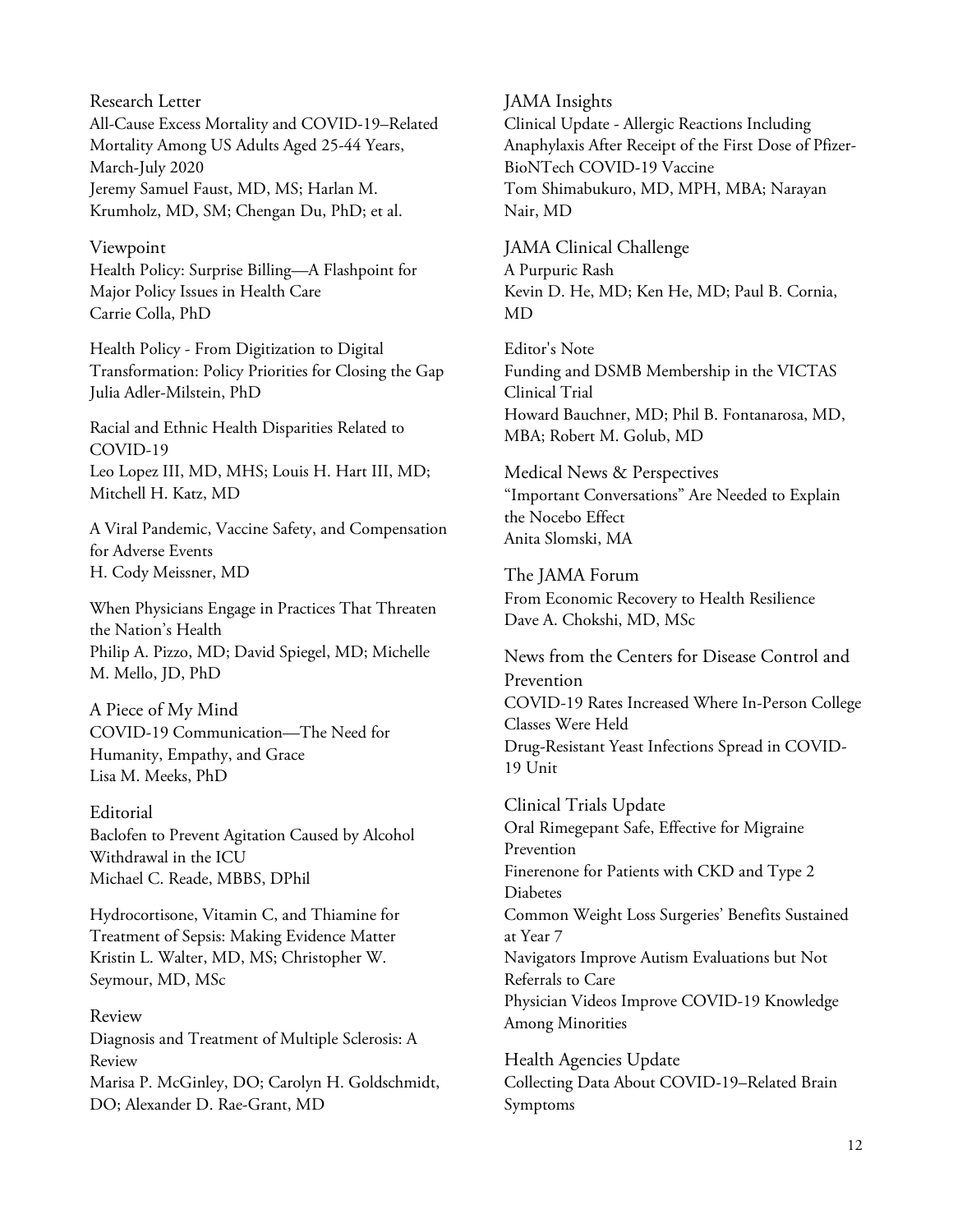Detecting Heart Transplant Rejection Earlier, More Easily Locating COVID-19 Monoclonal Antibody Therapies

Poetry and Medicine Knows Mark Dow

JAMA Revisited The Worth of a Miracle

## LINACRE QUARTERLY

*February 2021* Editorial Ordinary Missions Barbara Golder

On Being a Catholic Physician When the Page and/or Jesus Calls Lealani Mae Y. Acosta

Retrospective: 25 Years Ago Thomas Linacre: Humanist, Physician, Priest Fred M. Taylor, MD

#### Articles

Anthropological and Methodical Differences of Natural Family Planning and Fertility Awarenessbased Methods Birutė Obelenienė, PhD, Andrius Narbekovas, PhD, MD, Jonas Juškevičius, PhD

Stay-at-Home Orders and the Common Good Cynthia Jones-Nosacek, MD

Health Care Today: Whom Do We Really Care About? Brother Ignatius Perkins, OP, PhD, RN, FAAN, FNYAM, FRSM, FNCBC, ANEF

The Vatican Opinion on Gender Theory Julio Tudela, Pharm, PhD, Enrique Burguete, PhD, Justo Aznar, MD, PhD

JAMA Patient Page Nystagmus Malcolm M. Kates, BS, BA; Casey J. Beal, MD

Comment & Response Risk of Spinal Hematoma After Lumbar Puncture The Effect of Surgical Treatment on Obstructive Sleep Apnea Cervical Cancer Screening in Low- and Middle-Income Countries

Original Research Natural Family Planning and Marital Chastity: The Effects of Periodic Abstinence on Marital Relationships Richard J. Fehring, PhD, RN, Michael D. Manhart,

#### Essays

PhD

On Martyrdom, Suicide, and Christian Bioethics Ethan M. Schimmoeller, BS

Counteracting Throwaway Culture in Daily Clinical Practice Jeffrey W. Fuchs, BS, Joseph R. Fuchs, BS

Implications of John Kavanaugh's Philosophy of the Human Person as Embodied Reflexive Consciousness for Conscientious Decision-making in Brain Death Joseph Eble, MD

Caring for the Poor and Vulnerable: A Virtue Analysis of Mandated Health Insurance Compared with Healthcare Sharing Ministries Ezra Sullivan, OP

Searching for Meaning with Victor Frankl and Walker Percy Ethan M. Schimmoeller, MA, Timothy W. Rothhaar, MA

The Last Word Original Unity Deacon Dennis Dorner, BA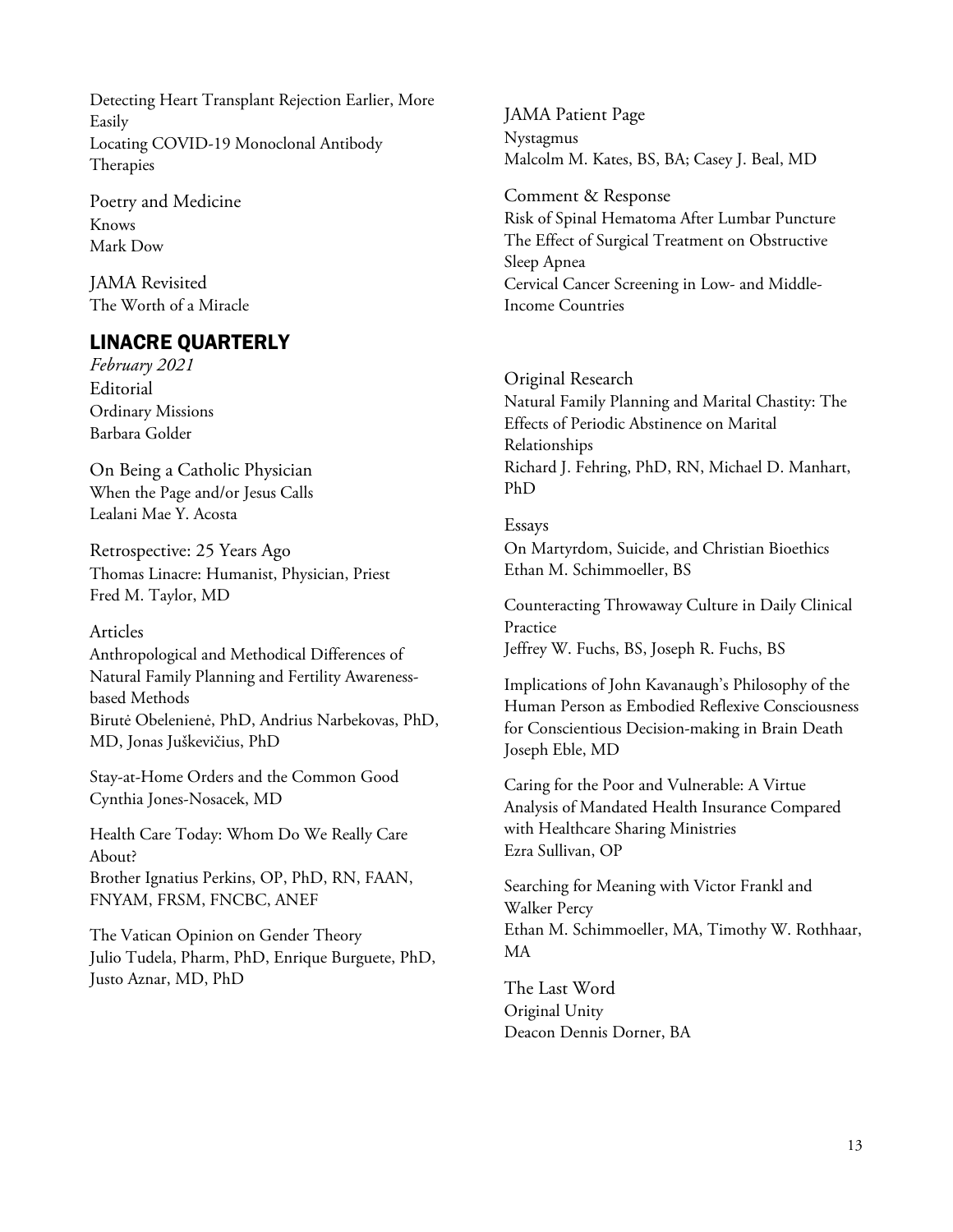## L'OSSERVATORE ROMANO

*February 5, 2021*

Fraternity is the new frontier: Pope Francis and the Grand Imam of Al-Azhar at the celebration of the first International Day of Human Fraternity

Messengers of compassion and hope: Let us make social distancing an opportunity for encounter

The Holy See in Africa a 'bridge' between peace and justice: Cardinal Piero Parolin

The liturgy is an encounter with Christ: In the catechesis on prayer

Commit to fraternity every day of the year

Patience is God's response to our weakness: Pope Francis celebrates 25<sup>th</sup> World Day of Consecrated Life

Less gossip and more humour: The Holy Father's recommendation

Responding to the call to mission: Reflection on Pope Francis' message for World Missionary Day Sr. M. Clare Millea, ASCJ

#### *February 12, 2021*

Fraternity and hope are the medicine for a sick world: In his discourse to the Diplomatic Corps the Pope says are an opportunity to build a more humane, just, supportive and peaceful world

#### Do not forget the poor

Prayer works miracles every day: Francis invites us to a dialogue with God in every moment of daily life

Taking care of the sick is part of the mission of the Church

Strengthening the synodality of the Church: Interview with Cardinal Mario Grech on the appointment of two new Under-secretaries Alessandro Gisotti

A sign of confidence for women in the Church: Interview with Sr Nathalie Becquart Marine Henriot

In Borneo with a boat, a dirt bike and three swans Paolo Affatato

World day for grandparents and the elderly: To be celebrated every fourth Sunday of July

Treasure of spiritual and human wealth: Cardinal Farrell on the Holy Father's initiative

Continue fostering dialogue and honest communication: The Pontiff to a delegation from Catholic News Service

In the household of Bethany: Saints Martha, Mary and Lazarus

Teachers of Wisdom: Saint Gregory of Narek, Saint John of Avila, and Saint Hildegard of Bingen

An ecclesial journey with families and for the family: Pope Francis' discourse at the inauguration of the Judicial Year of the Tribunal

Pandemic of solidarity: World Interfaith Harmony Week Riccardo Burigana

Matilda's choice: When science loses authority and credit in the eyes of young people Andrea Monda

An economy of solidarity that is just and courageous: Pope's appeal that all enslaved people may return to freedom

Global Mobilization: Online prayer marathon Charles de Pechpeyrou

Violence against women is a degradation of humanity: Pope's prayer intention for the month of February

Nearness is God's style – To the Focolare Movement: every crisis is an opportunity for growth

Saying "here I am" for unity: Maria Voce introduces new president Margaret Karram to the Pope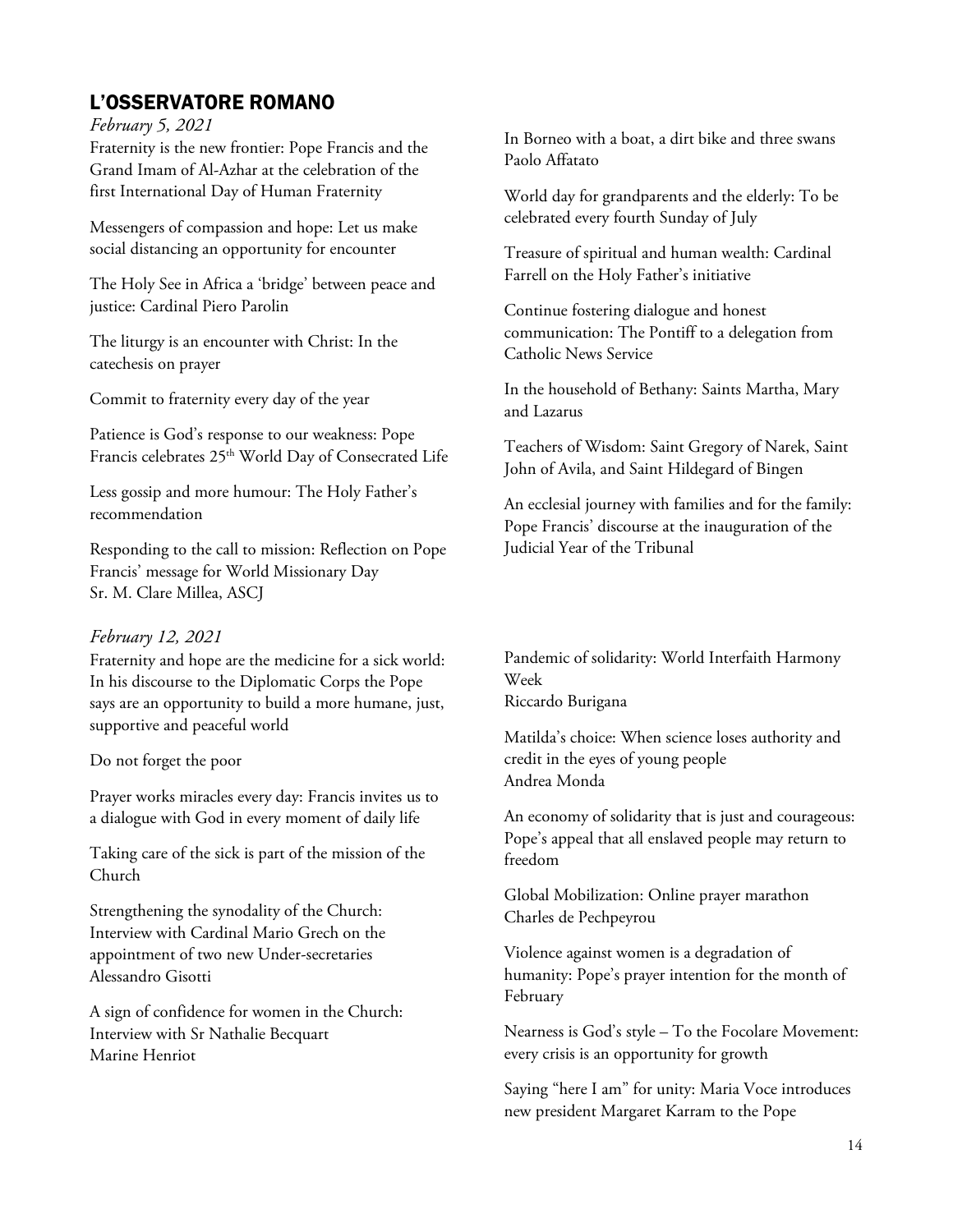*February 19, 2021*

Lent is a journey of return to God: Holy Mass and Imposition of the Ashes

Coptic martyrs saints of all Christians: Video Message of the Holy Father in memory of the 21 men killed in Libya in 2015

A look of hope in times of fragility and uncertainty: The call to care for those suffering due to the pandemic

A living beacon of hope and faith: Father Pedro Opeka

The roots of our mission Andrea Tornielli

### *February 26, 2021*

Pope Francis visits Holocaust survivor Edith Bruck in Rome: A light in the darkness Andrea Monda

Servants of peace and of the law: Pope sends telegram on the death of Italian Ambassador in DRC

Crossing the desert to overcome evil: First Sunday of Lent

'Proclaim the Promise': Video message to participants of the Religious Education Congress in Los Angeles

Amendments in matters of justice in Vatican legislation: Holy Father's Apostolic Letter in the form of a Motu Proprio

State of Virginia lawmakers vote to abolish death penalty

With Francis an embrace between brothers: Hungarian poet tells about her special afternoon Amedeo Lomonaco

## NEW ENGLAND JOURNAL OF MEDICINE

```
February 4, 2021
Perspective
A Half-Century of Progress in Health: The National 
Academy of Medicine at 50: Vaccine Innovations —
Past and Future
J.L. Gerberding and B.F. Haynes
```
At the service of inculturation: Fr. Federico Lombardi's testimony Luc Collodi

A communication capable of spreading truth: Pope sends message to staff members

Remembering in order to create a future Paolo Ruffini

Poetry is the language of reconciliation: The young American poet who captivated the US Alessandro Gisotti

A God who 'taints' himself with our wounded humanity: At the Marian Prayer the Pope recalls the Father's style

Looking at reality and discovering fragments of beauty and hope: What her witness teaches us Andrea Tornielli

Inalienable human rights must be defended: Statement by Archbishop Paul Richard Gallagher at the Human Rights Council

An important sign of his concern for the region: Holy Father's Apostolic Journey to Iraq

A message of peace for Iraq: Chaldean Patriarch Cardinal Louis Raphaël I Sako Giancarlo La Vella

Among a people who ask for hope: Bishop Yaldo on the Pope's visit Federico Piana

In Search of a Better Equation — Performance and Equity in Estimates of Kidney Function J.A. Diao and Others

Learning about End-of-Life Care from Grandpa S.D. Halpern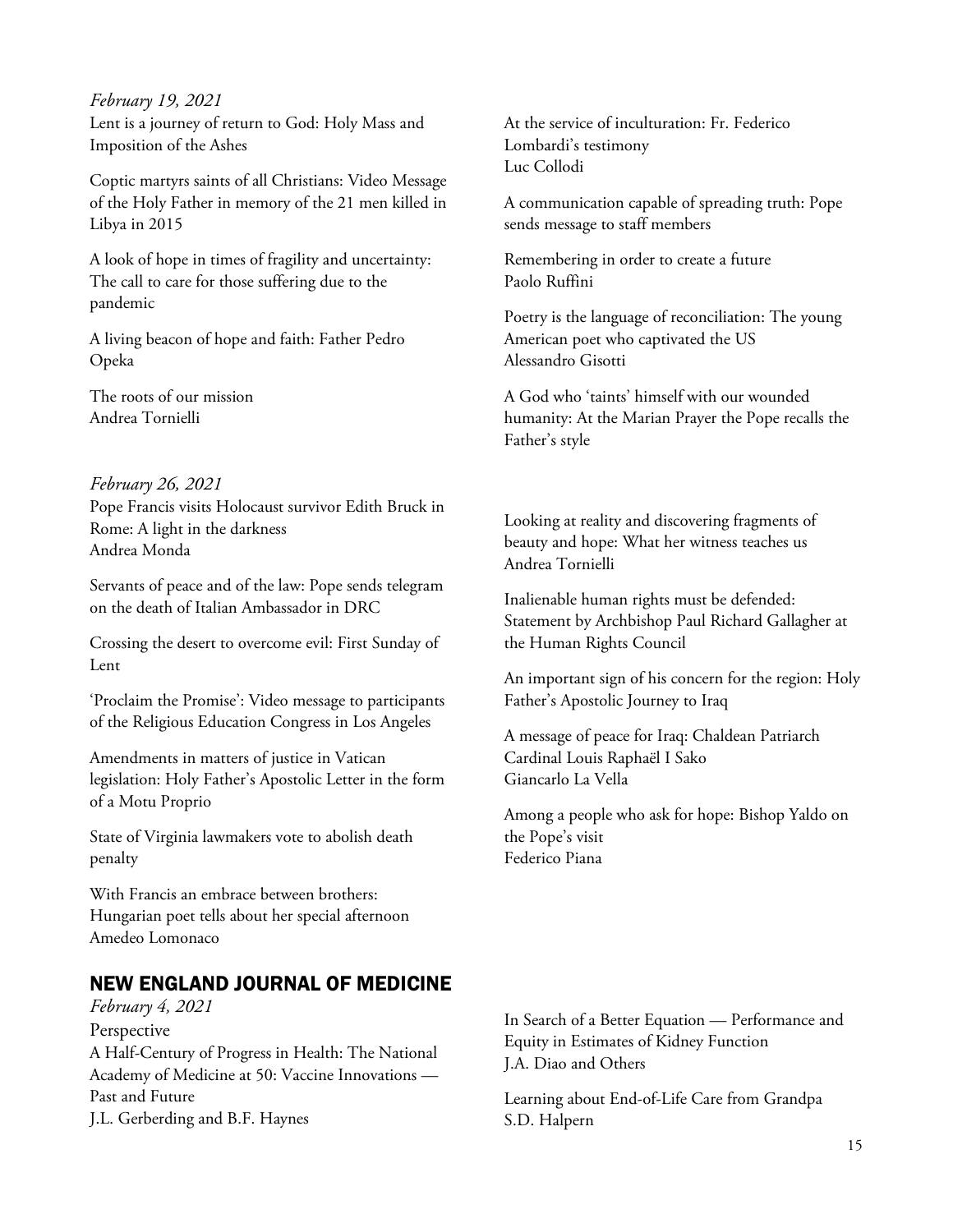Original Articles Efficacy and Safety of the mRNA-1273 SARS-CoV-2 Vaccine L.R. Baden and Others

A Cluster-Randomized Trial of Hydroxychloroquine for Prevention of Covid-19 O. Mitjà and Others

Breast Cancer Risk Genes — Association Analysis in More than 113,000 Women Breast Cancer Association Consortium

A Population-Based Study of Genes Previously Implicated in Breast Cancer C. Hu and Others

Review Article Management of Antithrombotic Therapy after Acute Coronary Syndromes F. Rodriguez and R.A. Harrington

Images in Clinical Medicine **Ochronosis** B. Di Matteo and M. Marcacci

Central Retinal Artery and Vein Occlusion C. Wu and R. Dai

Interactive Medical Case A Treacherous Course J. Little, A. Vaidya, N. Jilg, E.S. Lau, and M.A. Baker

Clinical Problem-Solving Hunting for a Diagnosis N. Houchens, S. Hartley, S.P. Commins, D. Claar, and S. Saint

*February 11, 2021* Perspective The Future of Drug-Pricing Transparency W.B. Feldman, B.N. Rome, J. Avorn, and A.S. Kesselheim

Becoming a Physician: A Shared Evaluation Platform for Medical Training J.F. McConville and J.N. Woodruff

Learning How to Die — Lessons from the Irish Wake R.M. Olson

Editorials Reviewers for the Journal, July–December 2020 E.J. Rubin

A New Vaccine to Battle Covid-19 B.F. Haynes

Which Genes for Hereditary Breast Cancer? S.A. Narod

Audio Interview: Covid-19 and the States — A Conversation with Ralph Northam E.J. Rubin, L.R. Baden, R.S. Northam, and S. Morrissey

Medicine and Society Race and Genetic Ancestry in Medicine — A Time for Reckoning with Racism L.N. Borrell and Others

**Correspondence** Microvascular Injury in the Brains of Patients with Covid-19 Early Rhythm Control in Atrial Fibrillation Automated Identification of Adults at Risk for In-Hospital Clinical Deterioration Control of Hereditary Angioedema

Points of View Beyond Tuskegee — Vaccine Distrust and Everyday Racism S.S. Bajaj and F.C. Stanford

Who Goes First? Government Leaders and Prioritization of SARS-CoV-2 Vaccines M.T. Hughes, J. Kahn, and A. Kachalia

Original Articles Repurposed Antiviral Drugs for Covid-19 — Interim WHO Solidarity Trial Results WHO Solidarity Trial Consortium

Phase 3 Trials of Tirbanibulin Ointment for Actinic Keratosis A. Blauvelt and Others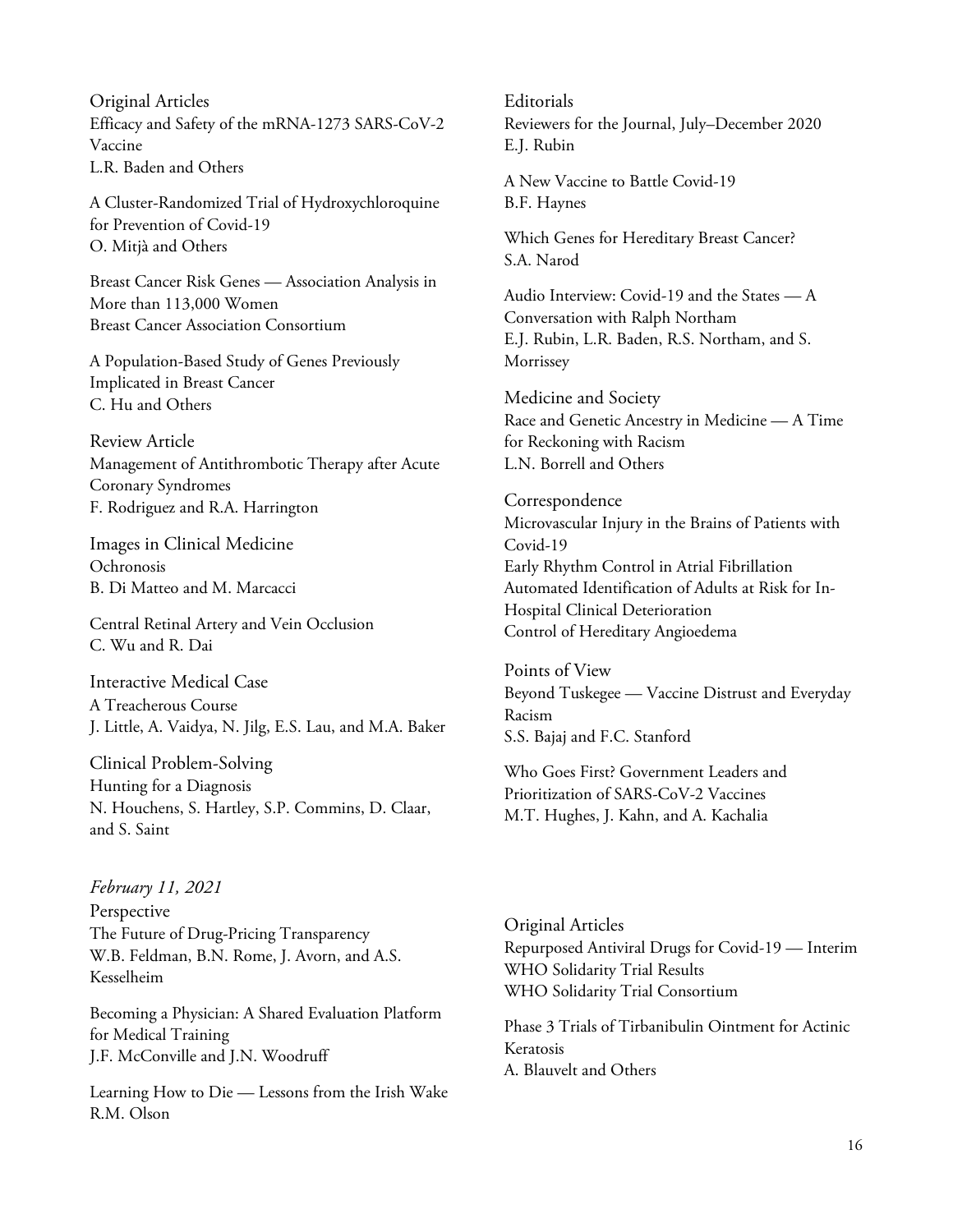Posture, Gait, Quality of Life, and Hearing with a Vestibular Implant M.R. Chow and Others

Antibody Status and Incidence of SARS-CoV-2 Infection in Health Care Workers S.F. Lumley and Others

Randomized Trial of a Vaccine Regimen to Prevent Chronic HCV Infection K. Page and Others

Review Article Circadian Mechanisms in Medicine R. Allada and J. Bass

Images in Clinical Medicine Heart-Shaped Lesion S. Karapolat and M. Sisman

Mechanic's Hands S. Chatterjee

Case Records of the Massachusetts General Hospital Case 4-2021: A 70-Year-Old Woman with Dyspnea on Exertion and Abnormal Findings on Chest Imaging R.M. Schwartzstein and Others

*February 18, 2021*

Perspective History of Medicine: Vaccinating Children against Covid-19 — The Lessons of Measles P. Klass and A.J. Ratner

The FDA's Experience with Covid-19 Antibody Tests J. Shuren and T. Stenzel

Graphic Perspective: Breathe C.A. Colaianni, K. Knoper, and N. Koscal

Original Articles Avacopan for the Treatment of ANCA-Associated Vasculitis D.R.W. Jayne, P.A. Merkel, T.J. Schall, and P. Bekker

Early High-Titer Plasma Therapy to Prevent Severe Covid-19 in Older Adults R. Libster and Others

**Editorials** 

A Large, Simple Trial Leading to Complex Questions D.P. Harrington, L.R. Baden, and J.W. Hogan

Audio Interview: Does Vaccination Mean the End of Masking and Social Distancing? E.J. Rubin, L.R. Baden, and S. Morrissey

Clinical Implications of Basic Research Regulatory T Cells in Multiple Sclerosis J.M. Goverman

**Correspondence** Ustekinumab for Refractory Colitis Associated with Immune Checkpoint Inhibitors Atezolizumab for PD-L1–Selected Patients with NSCLC Endometrial Cancer Evinacumab for Homozygous Familial Hypercholesterolemia

Points of View One of Us R. Givens

A Randomized Trial of Convalescent Plasma in Covid-19 Severe Pneumonia V.A. Simonovich and Others

Treatment of Uterine Fibroid Symptoms with Relugolix Combination Therapy A. Al-Hendy and Others

Review Article Maintaining Safety with SARS-CoV-2 Vaccines M.C. Castells and E.J. Phillips

Videos in Clinical Medicine Emergency Intubation in Covid-19 G.S. Shrestha and Others

Images in Clinical Medicine Bone Marrow Necrosis in Acute Monoblastic Leukemia T. Terao and K. Matsue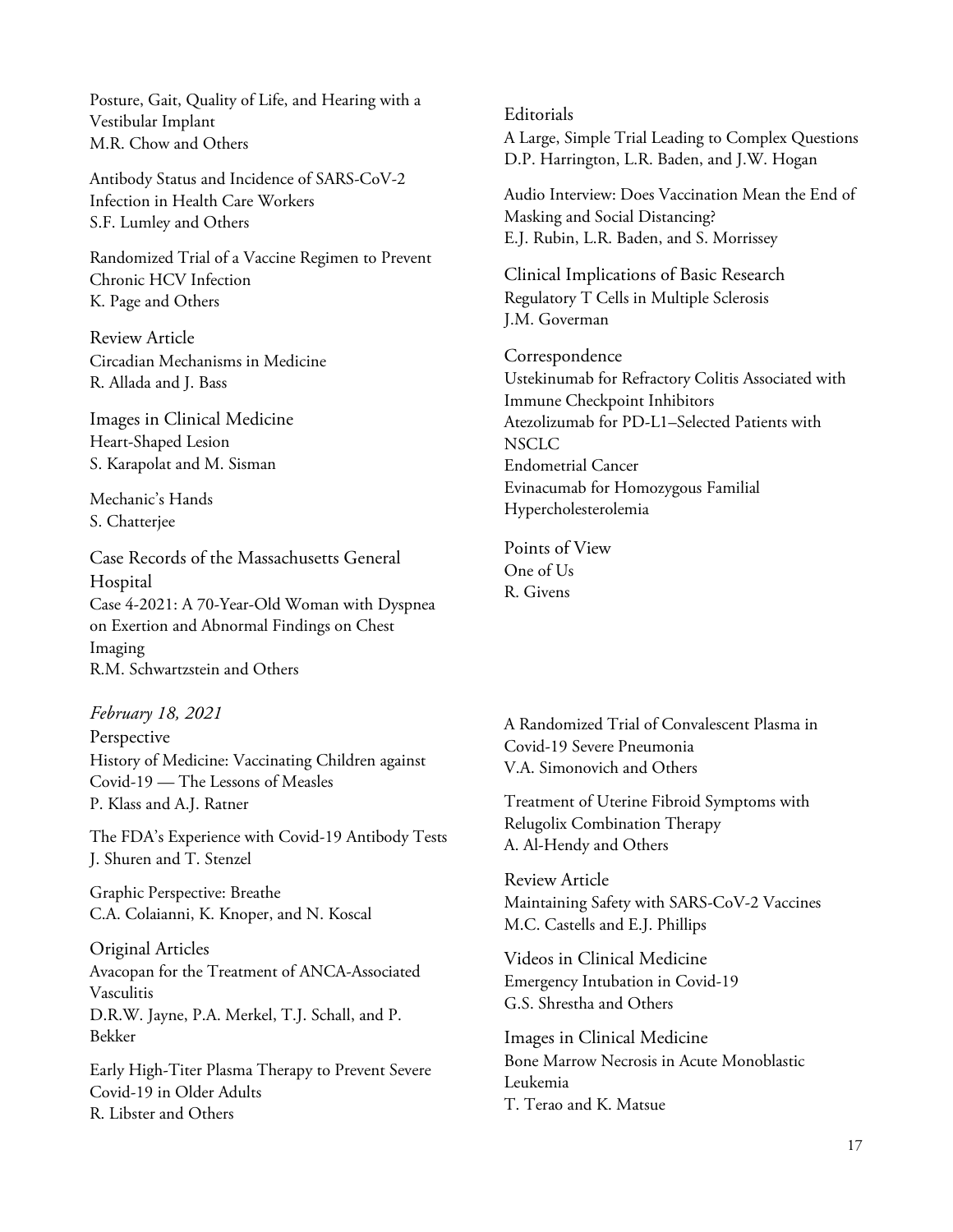Omental Endometriosis T. Arakawa and S. Ishihara

Case Records of the Massachusetts General Hospital Case 5-2021: A 68-Year-Old Man with Delirium and Renal Insufficiency D.B. Hellmann, J.-A.O. Shepard, P.W. Schaefer, J.H. Johnson, and R.K. Crotty

Editorials Avacopan — Time to Replace Glucocorticoids? K.J. Warrington

(A Little) Clarity on Convalescent Plasma for Covid-19 L.M. Katz

Audio Interview: Viral Variants and Covid-19 E.J. Rubin, L.R. Baden, J.J. Farrar, and S. Morrissey

*February 25, 2021* Perspective Last-Mile Logistics of Covid Vaccination — The Role of Health Care Organizations T.H. Lee and A.H. Chen

Telemedicine and Medical Licensure — Potential Paths for Reform A. Mehrotra, A. Nimgaonkar, and B. Richman

The Inequity of Isolation S. Vais

Original Articles Dexamethasone in Hospitalized Patients with Covid-19 The RECOVERY Collaborative Group

Idecabtagene Vicleucel in Relapsed and Refractory Multiple Myeloma N.C. Munshi and Others

Muscarinic Cholinergic Receptor Agonist and Peripheral Antagonist for Schizophrenia S.K. Brannan and Others

Review Article β-Thalassemias A.T. Taher, K.M. Musallam, and M.D. Cappellini Medicine and Society Beyond Politics — Promoting Covid-19 Vaccination in the United States S. Wood and K. Schulman

Correspondence Open Schools, Covid-19, and Child and Teacher Morbidity in Sweden Duration of Culturable SARS-CoV-2 in Hospitalized Patients with Covid-19 Five-Year Outcomes for Refractory B-Cell Lymphomas with CAR T-Cell Therapy Osimertinib in EGFR-Mutated Lung Cancer Subcutaneous or Transvenous Defibrillator Therapy Women Physicians and Promotion in Academic Medicine The Covid-19 Vaccine-Development Multiverse

Images in Clinical Medicine Gum Hypertrophy from Cyclosporine B.S. Menon and K.-H. Teh

A Large Abdominal Mass S.H. Neo and L.S. Lee

Case Records of the Massachusetts General Hospital Case 6-2021: A 65-Year-Old Man with Eye Pain and Decreased Vision M.A. Bouffard, B.K. Chwalisz, J.M. Romero, I.C. Arrillaga-Romany, and L.R. Massoth

**Editorials** Research in the Context of a Pandemic H.C. Lane and A.S. Fauci

The RECOVERY Platform S.-L.T. Normand

Audio Interview: The Real-World Effectiveness of Covid-19 Vaccination E.J. Rubin, L.R. Baden, and S. Morrissey

Sounding Board CMS Innovation Center at 10 Years — Progress and Lessons Learned B. Smith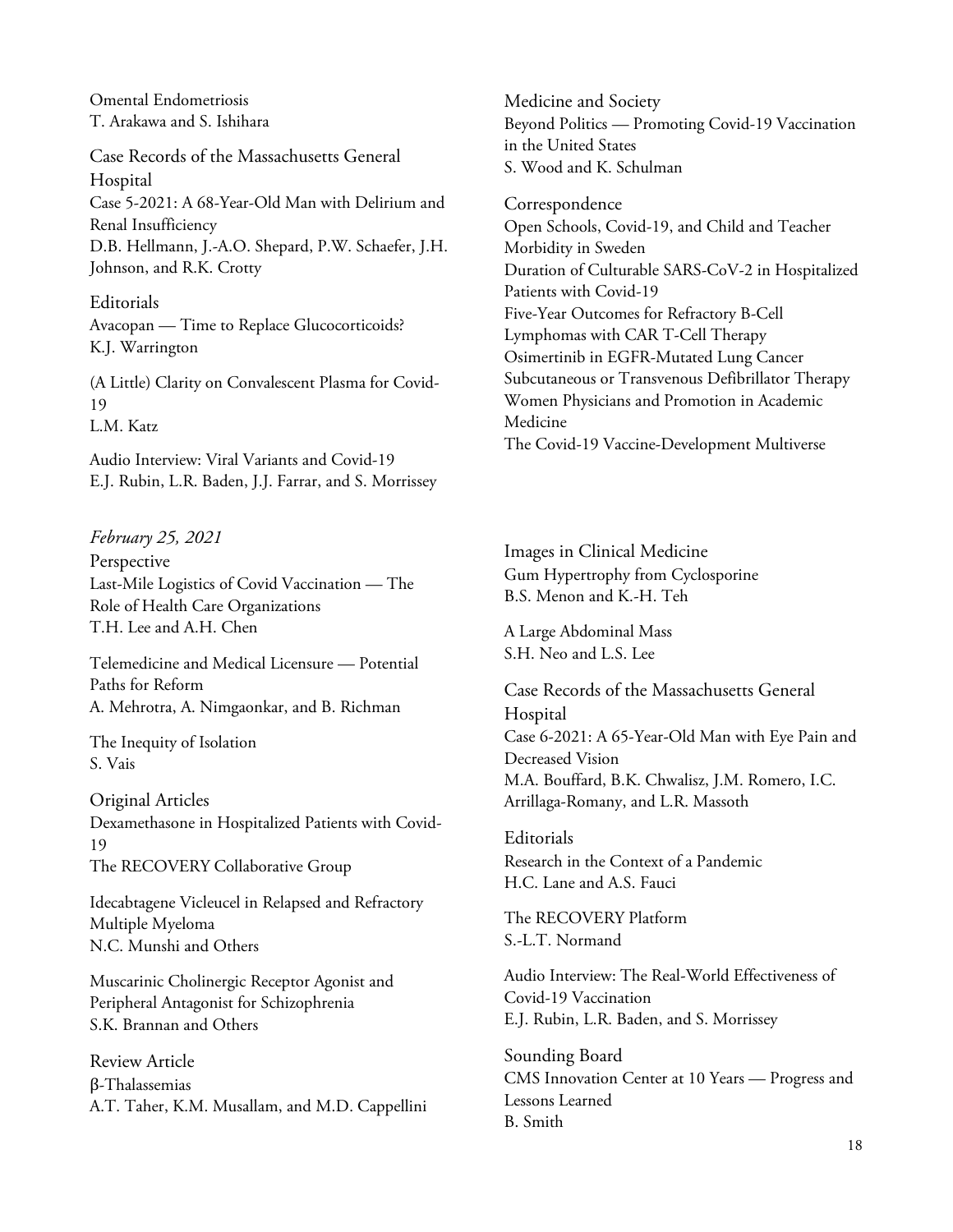Clinical Implications of Basic Research STING-Induced Inflammation — A Novel Therapeutic Target in ALS? P. Van Damme and W. Robberecht

Medicine and Society How Structural Racism Works — Racist Policies as a Root Cause of U.S. Racial Health Inequities Z.D. Bailey, J.M. Feldman, and M.T. Bassett

Correspondence

## ORIGINS

*February 4, 2021* Statement on Inauguration of President Biden Archbishop José H. Gomez

Message to President Biden for His Inauguration Pope Francis

Inaugural Address President Joe Biden

Homily at Mass Before Presidential Inauguration Father Kevin O'Brien, SJ

Invocation at Presidential Inauguration Father Leo O'Donovan, SJ

*February 11, 2021* Homily at Start of National Prayer Vigil for Life Archbishop Joseph F. Naumann

Homily Closing National Prayer Vigil for Life Archbishop William E. Lori

Homily at Youth Rally for Life Cardinal Wilton D. Gregory

Meeting with Catholic News Service Delegation Pope Francis

*February 18, 2021* Speech to Italian Catechists on Vatican II Pope Francis

Speech to the Roman Rota Pope Francis

Message on Military Coup in Myanmar Cardinal Charles Maung Bo

Injuries from Less-Lethal Weapons during the George Floyd Protests in Minneapolis Colchicine in Patients with Chronic Coronary Disease Percutaneous Tracheostomy Once-Weekly Insulin for Type 2 Diabetes without Previous Insulin Treatment

Correction The Purdue Pharma Opioid Settlement — Accountability, or Just the Cost of Doing Business?

Catholic Health Association Outlines Its Health Care Priorities for Biden Administration Sister Mary Haddad, RSM

Message for World Communications Day Pope Francis

Message for World Day of the Sick Pope Francis

Homily for Sunday of the Word of God Pope Francis

A Dangerous Hour for the United States Bishop Edward K. Braxton

Message for World Mission Sunday Pope Francis

Homily for Vespers at Close of Week of Prayer for Christian Unity Pope Francis

Speech to Diplomatic Corps Accredited to the Vatican Pope Francis

Homily at Mass for World Day for Consecrated Life and Feast of the Presentation of the Lord Pope Francis